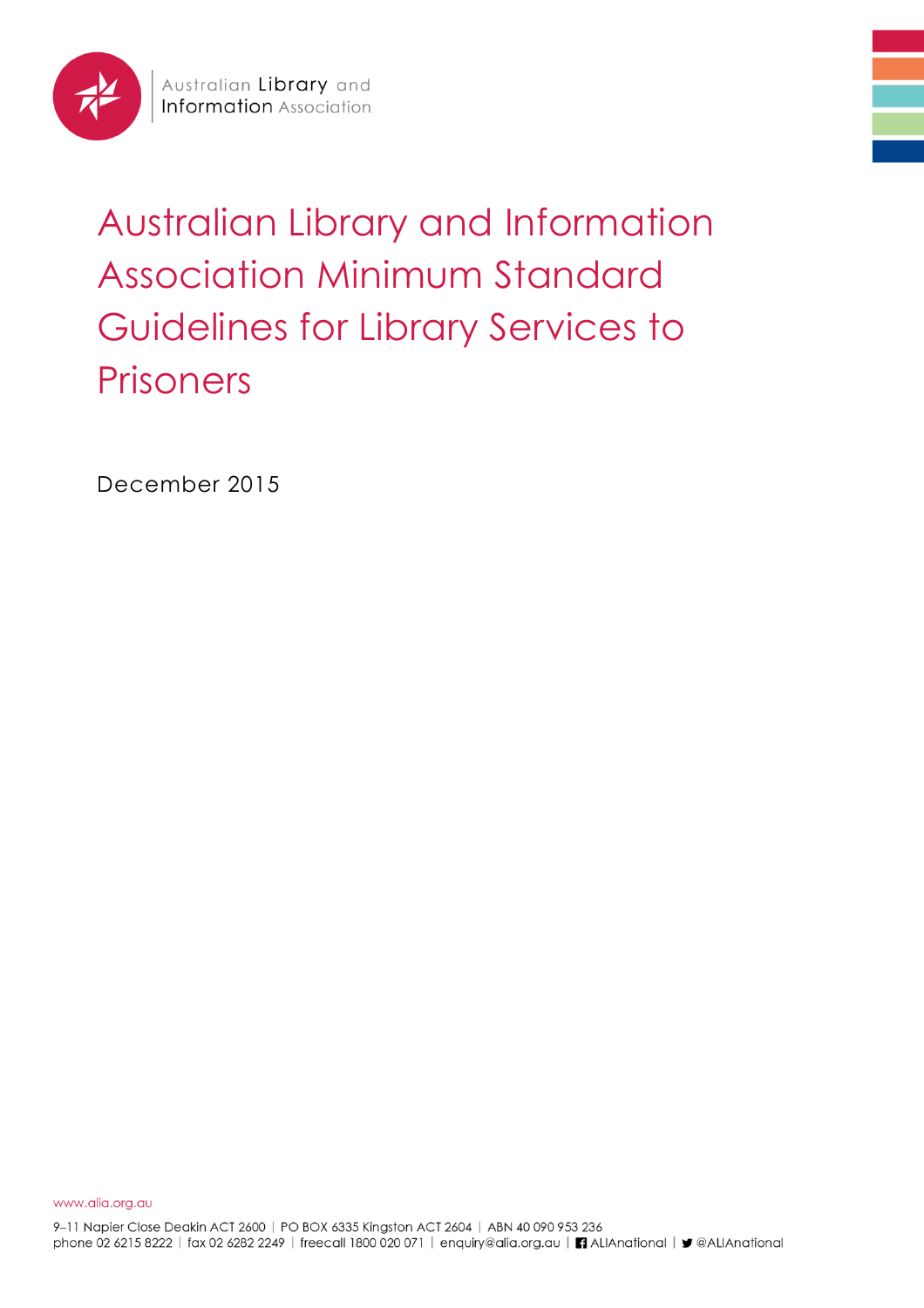#### **Table of Contents**

| $\mathbf{1}$ . |  |
|----------------|--|
| 2.             |  |
| 3.             |  |
| 4.             |  |
| 5.             |  |
| 6.             |  |
| 7.             |  |
| 8.             |  |
| 9.             |  |
| 10.            |  |
|                |  |
|                |  |
|                |  |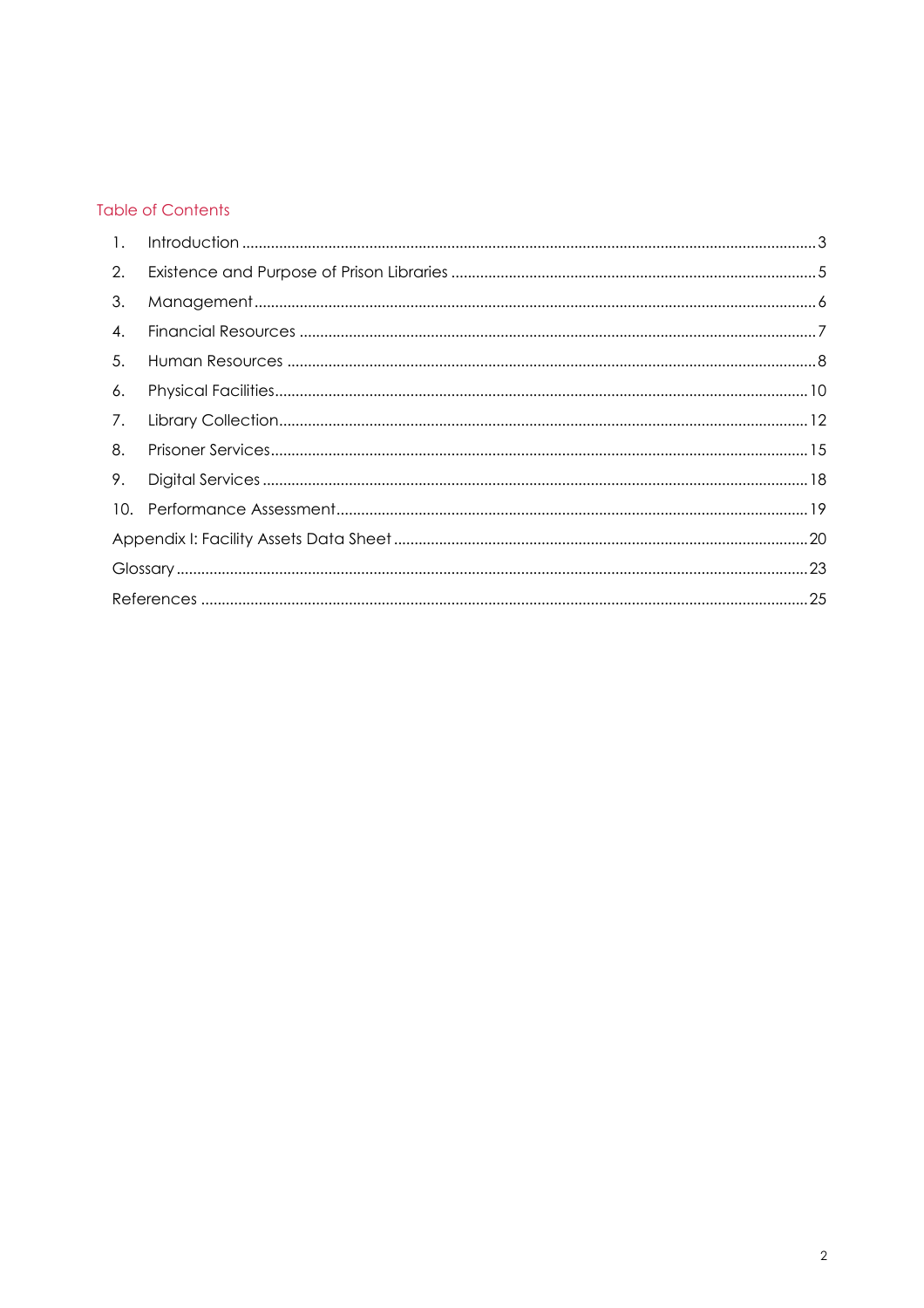# <span id="page-2-0"></span>1. Introduction

#### Minimum Standard Guidelines

The Australian Library and Information Association (ALIA) *Minimum Standard Guidelines for Library Services to Prisoners* provide guidance on the establishment, operation, and evaluation of library services to prisoners in Australia. The *Standard Guidelines for Corrections in Australia* (2012) state that:

*"Prisoners should have access to a library, adequately stocked with both recreational and information resources, which is operated according to standard library practice. Prisoners should be encouraged to make full use of the library."*

All people - including prisoners - have a fundamental right to read, learn and access information. Prison libraries play a pivotal role in supporting constructive educational, recreational and welfare programs.

These Guidelines are a practical resource for prison librarians, prison authorities and other institutions responsible for administering prison library facilities. The original *Australian Prison Libraries: Minimum Standard Guidelines* were released in 1990. The current version has been substantially revised and is partly based on the *Guidelines for Library Services to Prisoners (3rd ed.),* developed by the International Federation of Library Associations and Institutions (Lehmann & Locke, 2005).

#### Scope

For the purpose of this document, the term prison encompasses a range of private and public institutions including jails, remand centres, detention centres (including periodic detention centres, immigration detention centres and youth detention centres), correctional centres, forensic hospitals and like organisations. These guidelines are not designed to cover the specific needs of asylum seekers held in Australian immigration detention centres.

#### Acknowledgments

ALIA acknowledges with gratitude the kind permission of the International Federation of Library Associations and Institutions to reproduce portions of the *Guidelines for Library Services to Prisoners (3rd ed.)* (Lehmann & Locke, 2005). ALIA also wishes to express thanks to the members of the ALIA Prison Library Guidelines Working Group for developing these revised guidelines. The Working Group was led by Jane Garner and included Jessica Begley, Fiona Blackburn, Sue Collins, Claudia Davies, Lesley DuBois, Toni Kennedy, Sue Lavery, Bhuva Narayan, Diana Richards and Pixie Stardust with support by Jo Croucher and Judy Brooker.

## **Copyright**

 $\circledcirc$ This work is licensed under a [Creative Commons Attribution 4.0 International License.](http://creativecommons.org/licenses/by/4.0/)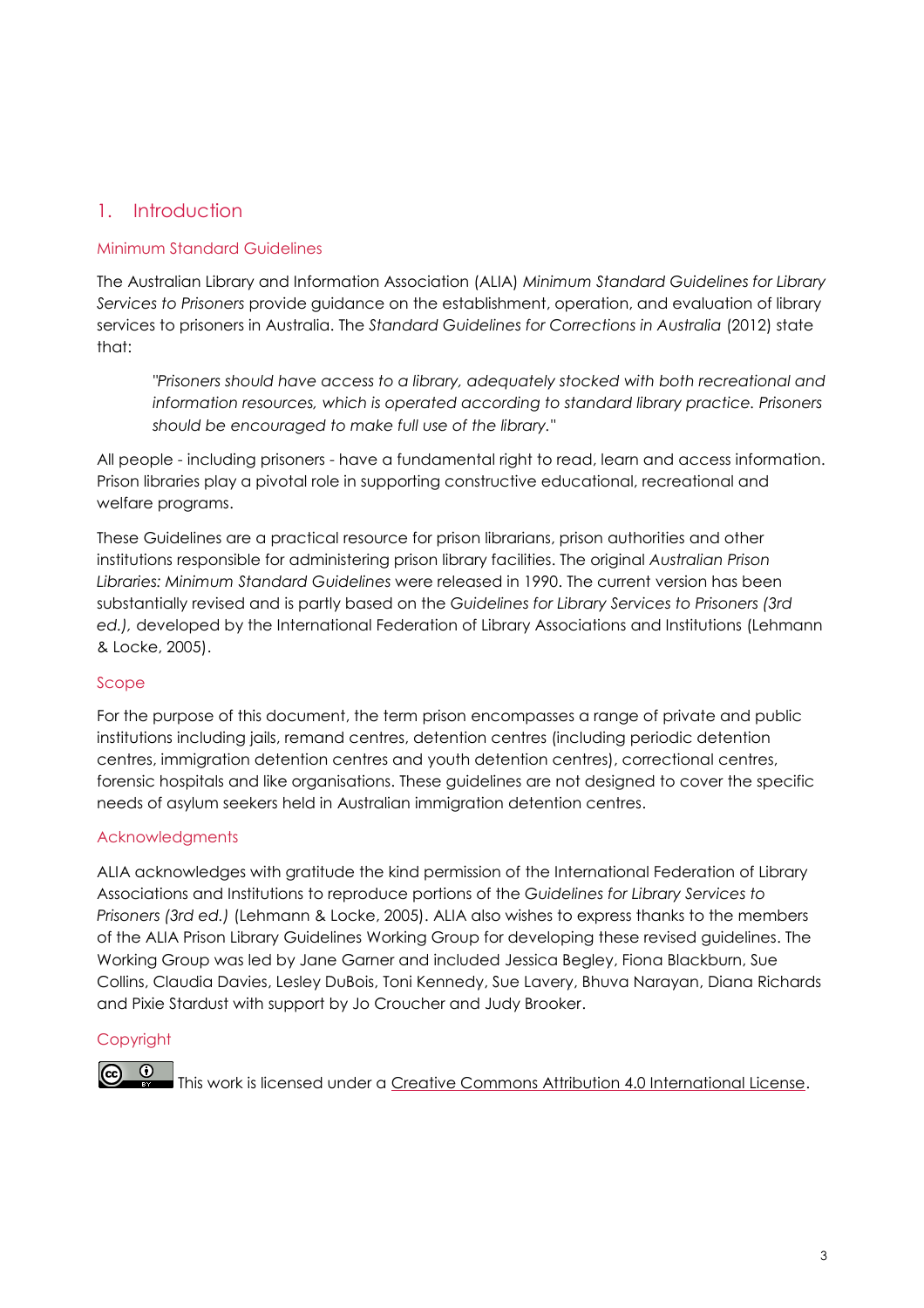This work is based in part on the *Guidelines for Library Services to Prisoners (3rd ed.)* published by the International Federation of Library Associations (IFLA) available at http://www.ifla.org/publications/ifla-professional-reports-92. Licensed under a under a Creative [Commons Attribution 4.0 International License.](http://creativecommons.org/licenses/by/4.0/)

#### Suggested citation

Australian Library and Information Association. (2015). *Minimum Standard Guidelines for Library Services to Prisoners*. Canberra, ACT. Retrieved from https://www.alia.org.au/about-alia/policiesand-guidelines/alia-policies/prison-guidelines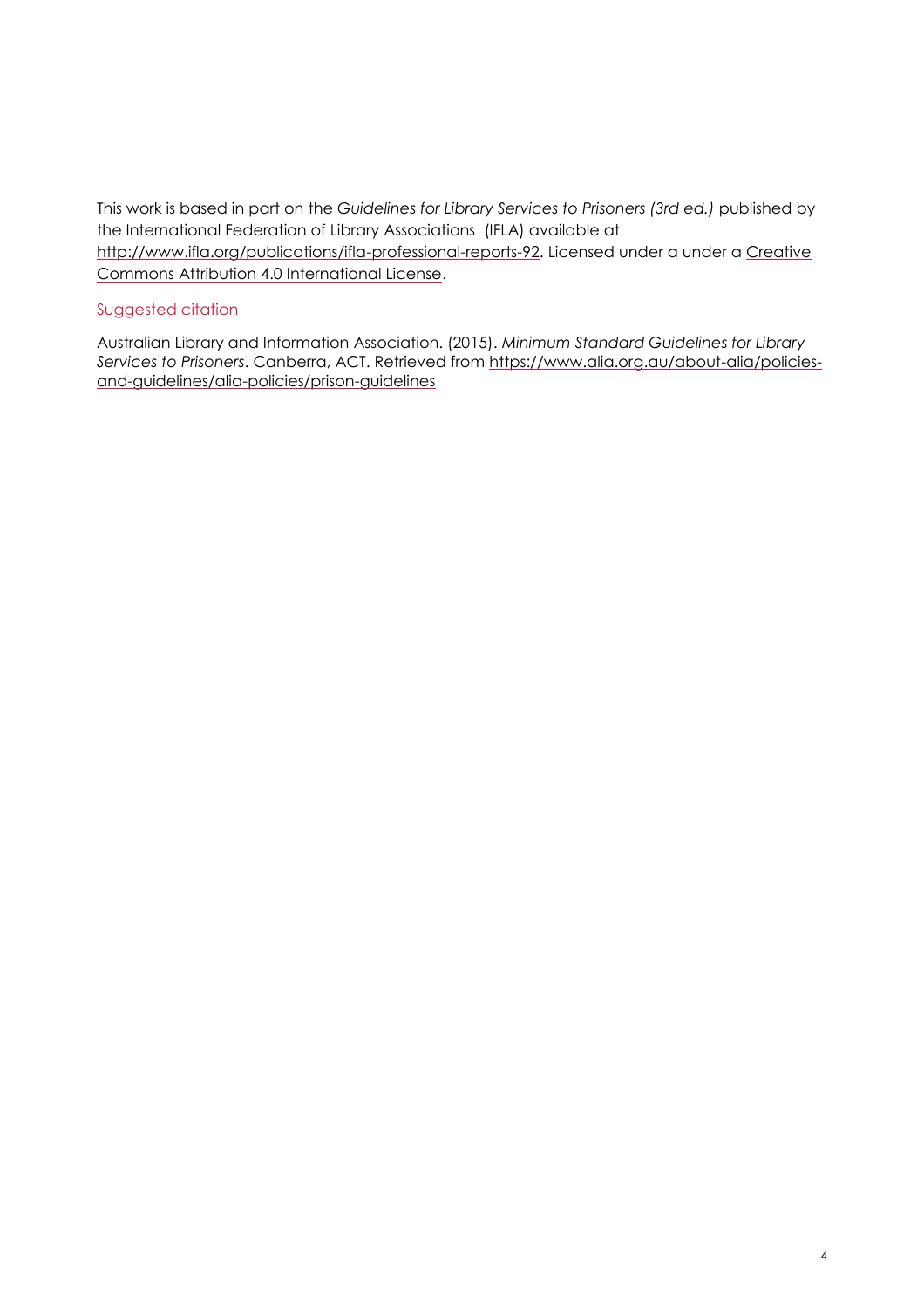## <span id="page-4-0"></span>2. Existence and Purpose of Prison Libraries

- 2.1 The purpose of prison library services is to meet the recreational, educational, and other information needs of prisoners during their imprisonment and to provide information which will help them subsequently to re-establish themselves in the community.
- 2.2 Every prison or similar institution with an average prisoner population of 25 or more shall have its own library for the exclusive use of prisoners, similar to a local public library.
- 2.3 In the case of smaller institutions, prisoners shall be guaranteed an alternative that will equally serve their needs. Alternatives might include access to a local public library, scheduled visits by a mobile library, or periodic rotation of a collection of books and other materials supplied by a library.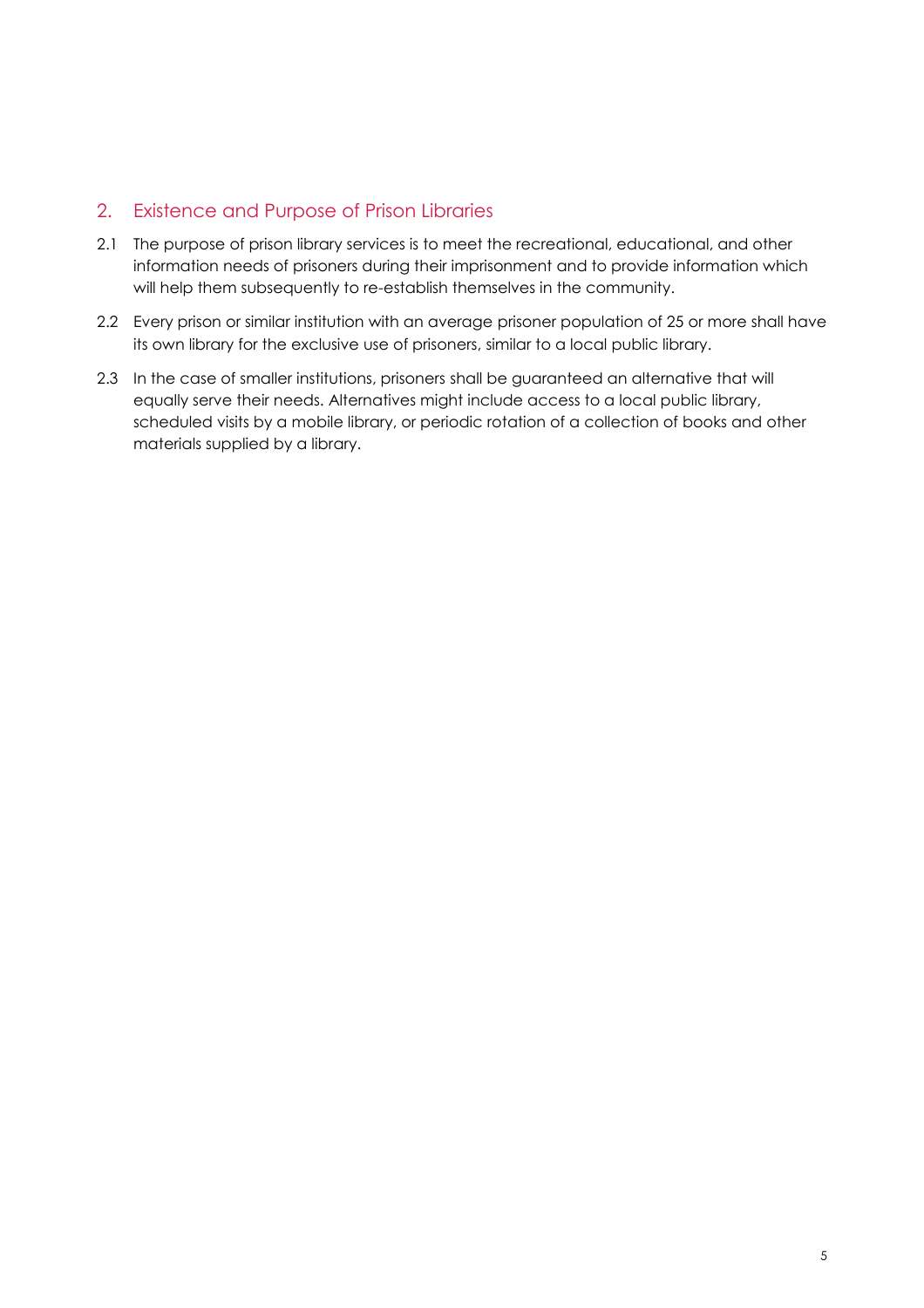# <span id="page-5-0"></span>3. Management

- 3.1 Prison libraries should manage their operation based on a set of policies. The prison library policies should serve as the foundation for the development of local library procedures, addressing such areas as:
	- Daily operations and library hours
	- Collection management
	- Acquisitions selection criteria
	- Cataloguing/processing
	- Donations
	- Circulation and access to materials
	- Inventory and weeding
	- Copyright compliance
	- Collection of library data and statistics
	- Staffing
	- Budgeting
	- Reader services
	- Policy review
	- Use of computers/information technology.
- 3.2 Provision of library services to prisoners should be the responsibility of the prison authority. A network based on a strong central library, owned and operated by the prison authority, is the recommended model.
- 3.3 To achieve consistency and make best use of the resources available, a qualified professional librarian should be designated as Library Services Manager for the jurisdiction. This position will be responsible for managing the provision of library services to all prisons within the jurisdiction, and should report directly to not less than the third level of seniority within the prison authority. Within each prison an individual staff member with Library qualifications should be delegated to liaise with, and carry out the instructions of, the Library Services Manager to ensure that the individual prison library is compliant with the jurisdiction's library policies and procedures. It is recommended that this delegate should have a library technician qualification as a minimum.
- 3.4 Within each prison, matters affecting the library (e.g. of security, discipline, timetabling etc.) should be the ultimate responsibility of the senior manager within the prison in collaboration with the Library Services Manager or their delegate. However in anything relating to the profession of librarianship, responsibility will lie with the Library Services Manager.
- 3.5 Library staff should encourage and maintain close co-operation with others involved in prisoner programs (e.g. education officers, recreation officers, legal officers or welfare officers).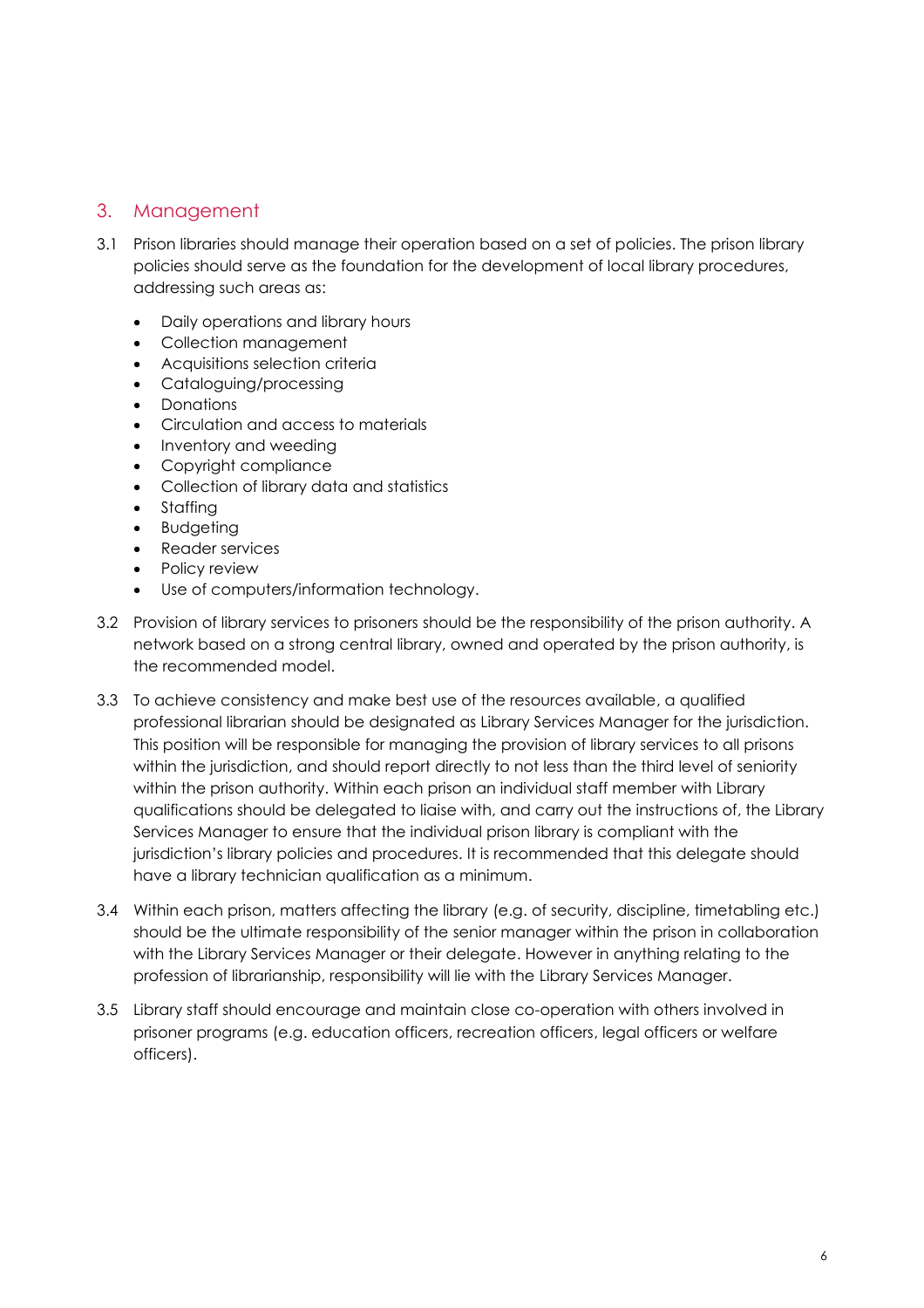## <span id="page-6-0"></span>4. Financial Resources

- 4.1 Financial provision for prison libraries should be made by the prison authority.
- 4.2 The Library Services Manager should be allocated a regular annual budget, adequate for the purpose.
- 4.3 The Library budget should include provision for staffing and other necessary library related expenses including:
	- Library staff salaries, which should be compliant with the ALIA *Salary Scales and Work Level Guidelines* (ALIA 2015)
	- Library staff training and development
	- Stationery
	- Equipment (e.g. shelving, trolleys, magazine racks, information technology, office equipment etc.)
	- Maintenance
	- Binding and photocopying
	- Collections and interlibrary loans
	- Overheads and capital expenditure are generally regarded as separate budget items.
- 4.4 The budget should include provision for the purchase of new collection resources for the prison libraries (e.g. books, magazines, newspapers, non print materials etc.) The resources budget should amount to not less than AUD\$30.00 (2015 dollars) multiplied by the number of available prisoner beds within the jurisdiction. This figure should increase each year according to the prevailing Consumer Price Index. The Library Services Manager should allocate the resources budget for each prison library, according to a formula that takes into account both the number of available beds and the specific needs of the prisoners within the prison.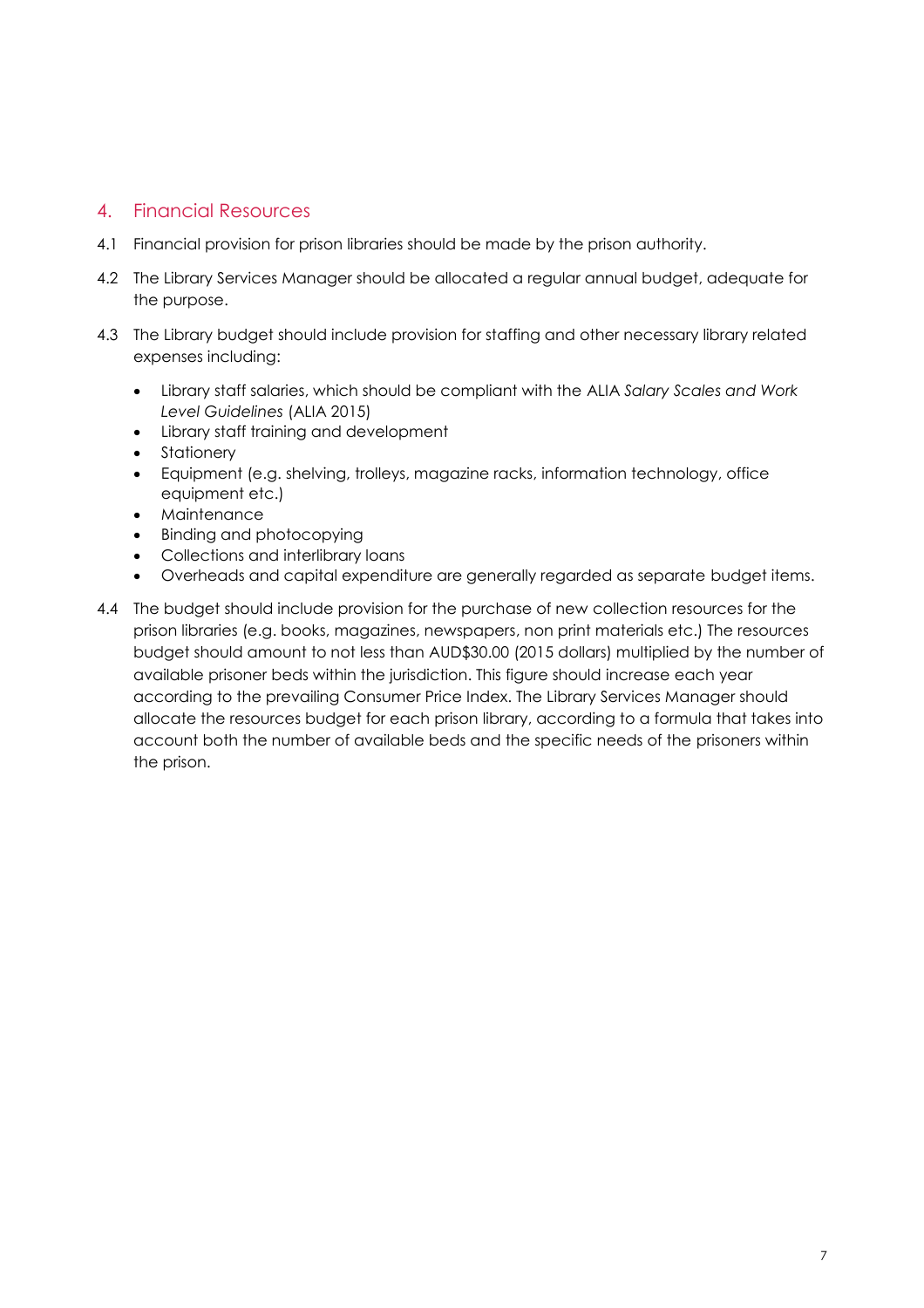## <span id="page-7-0"></span>5. Human Resources

- 5.1 The number of hours per week spent by staff in each library need to take into account the size of the library, opening hours, the special needs of the particular prison population and also the functions (such as cataloguing and interlibrary loans) carried out.
- 5.2 Staffing requirements should be systematically reviewed to ensure that recommended levels of service are maintained.
- 5.3 All library staff should abide by the *IFLA Code of Ethics for Librarians and other Information Workers* (IFLA 2012).
- 5.4 Professional staff and volunteers should comply with the appropriate screening and background checks of the relevant jurisdiction (e.g. working with children and vulnerable people checks).

#### Professional staff

- 5.5 Prison library services within each jurisdiction or private entity should be the responsibility of an experienced qualified librarian eligible for Associate professional membership of ALIA. This person will fulfill the role of Library Services Manager for the jurisdiction or entity.
- 5.6 Each library site should be supervised by a qualified librarian or library technician, full-time or part-time depending on the size of library. The role of the librarian or library technician will be - apart from supervision - to provide professional services such as readers advisory services, literacy support, collection development, cataloguing, copyright compliance, advanced bibliographical searching, and training in library skills.
- 5.7 The professional library staff member may be responsible for the supervision of libraries at more than one site. They may divide their time between sites over the course a working week.
- 5.8 As the Library Services Manager may be responsible for multiple sites, in their absence, each library should be supervised by a person trained in library procedures. This may be a prison officer or other member of staff (e.g. an education officer), a prisoner or some other person.
- 5.9 Professional library staff should be knowledgeable of the many and complex information needs of prisoners and should possess the necessary human and interpersonal skills to work effectively in a prison environment.
- 5.10 Professional library staff should extend services to all prisoners without discrimination and should respect the privacy and confidentiality of library users.
- 5.11 Professional library staff should be allocated time and financial support to attend professional development activities or continuing education programs and participate as members of their professional organization.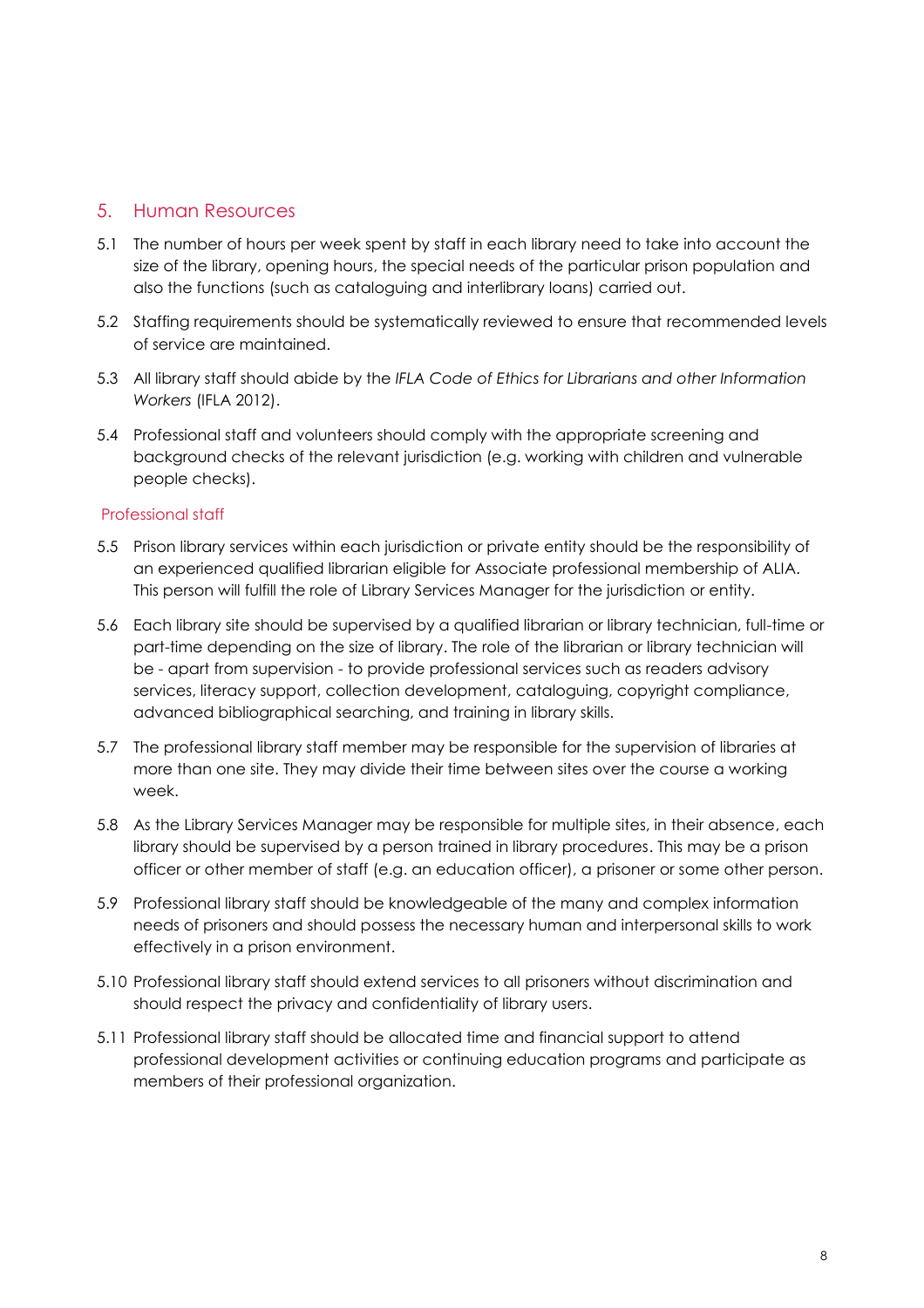#### Non professional staff

- 5.12 Selection of prisoner library assistants should be by the Library Services Manager in consultation with the library staff member for the site and senior prison authorities. Factors taken into account will include aptitude, experience, reliability, personality and the length of time for which a candidate might be available to work in the library.
- 5.13 Officer or prisoner library assistants may be expected to carry out duties such as the following:
	- Issue and discharge of loans
	- Manage reserves and requests
	- Basic reference work
	- Maintaining simple records and statistics
	- Filing
	- Shelving and keeping general order
	- End-processing and repair
	- Publicity and displays.
- 5.14 Guidelines for training for non-professional library staff should be provided. These should outline responsibilities around library user privacy and confidentiality.
- 5.15 Non-professional library staff should be encouraged to undertake library qualifications (e.g. Certificate ll or lll in Library and Information Services).

#### **Volunteers**

5.16 Community volunteers should be supported to contribute to the prison library services (e.g. literacy programs).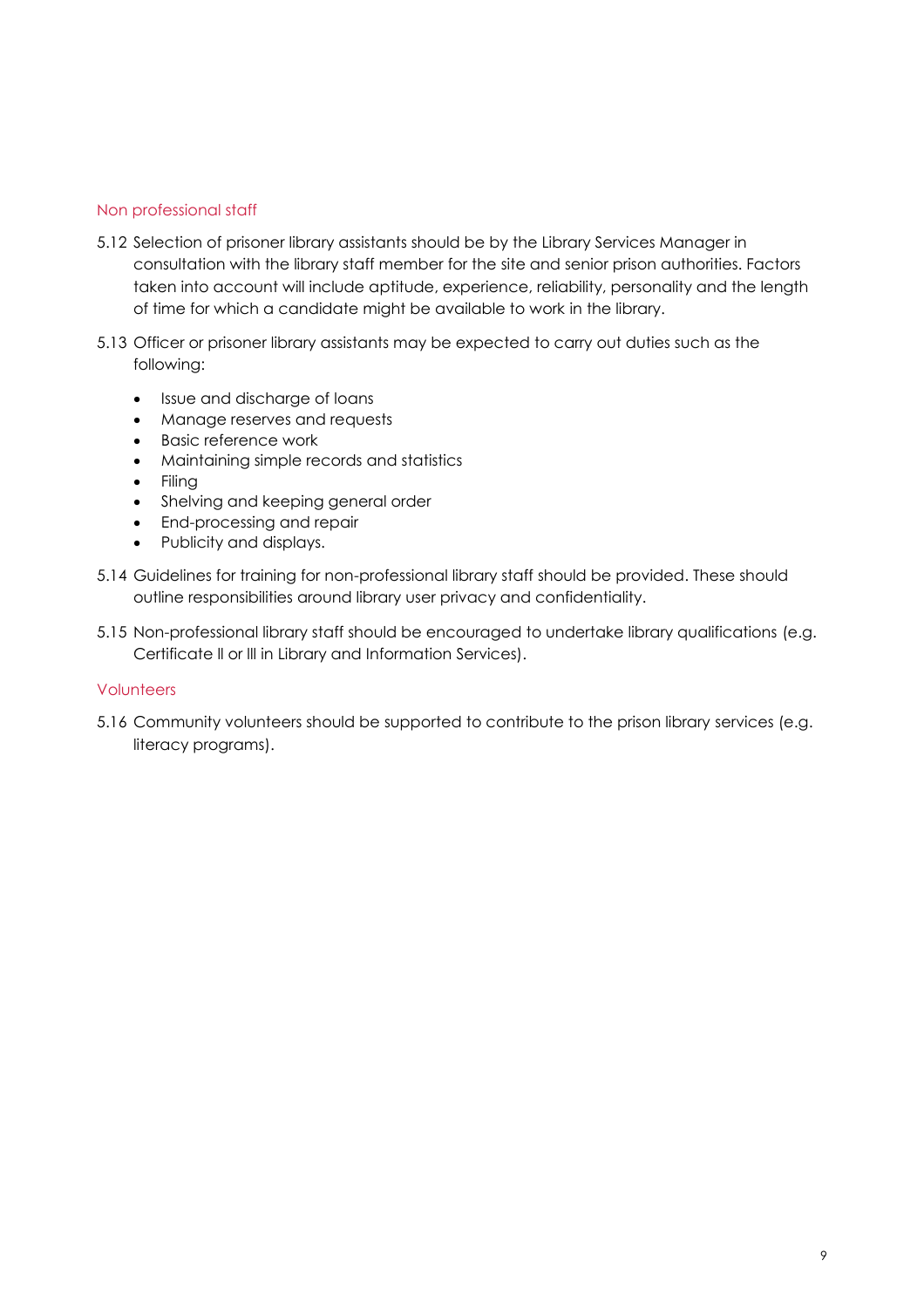# <span id="page-9-0"></span>6. Physical Facilities

- 6.1 Each library should be separately accommodated in an area set aside for this purpose.
- 6.2 The library should be centrally located in relation to the accommodation units and be positioned in such a way as to minimise the need for escort and supervision.
- 6.3 The library should be situated within the vicinity of the education centre, to best facilitate and support prisoner education. However, the opening hours of the library should not be limited by the closure of the education centre.
- 6.4 The library should be designed to make resources available to prisoners in an environment that will encourage use without prejudice to security.
- 6.5 The library should be a separate, lockable area. The design should include the following:
	- Functional lighting for reading, computer use and other library specific activities (including glare control at windows using venetian blinds or other approved method)
	- Acoustic treatment for walls, floor and ceiling
	- Climate control (heating, cooling, ventilation)
	- Load bearing capabilities sufficient for book stacks
	- Electrical and data outlets sufficient to accommodate the required technical and electronic equipment
	- Visual control of the entire library space
	- Lockable storage space
	- Electronic emergency communication system.
- 6.6 The library floor space should be large enough to accommodate user activities, staff functions and materials storage and display, including:
	- Reference desk/ station with counter and lockable storage cupboard/cabinet
	- Staff work area for technical processing, computer equipment, book carts and tables
	- Shelving for library materials that is suitable and secure (books, magazines, newspapers, non print materials)
	- Display area for books and promotional materials
	- Reading tables and chairs
	- Listening area (non print material)
	- Computers for prisoner use
	- Photocopier
	- Space for group activities.
- 6.7 Professional library staff should have access to:
	- A separate, secure office space that is not shared with prisoners
	- A telephone, allowing calls both internal and external to the prison
	- A computer with internet access
	- Lockable storage space to store these items when not in use
	- An emergency communication system or personal emergency communication device.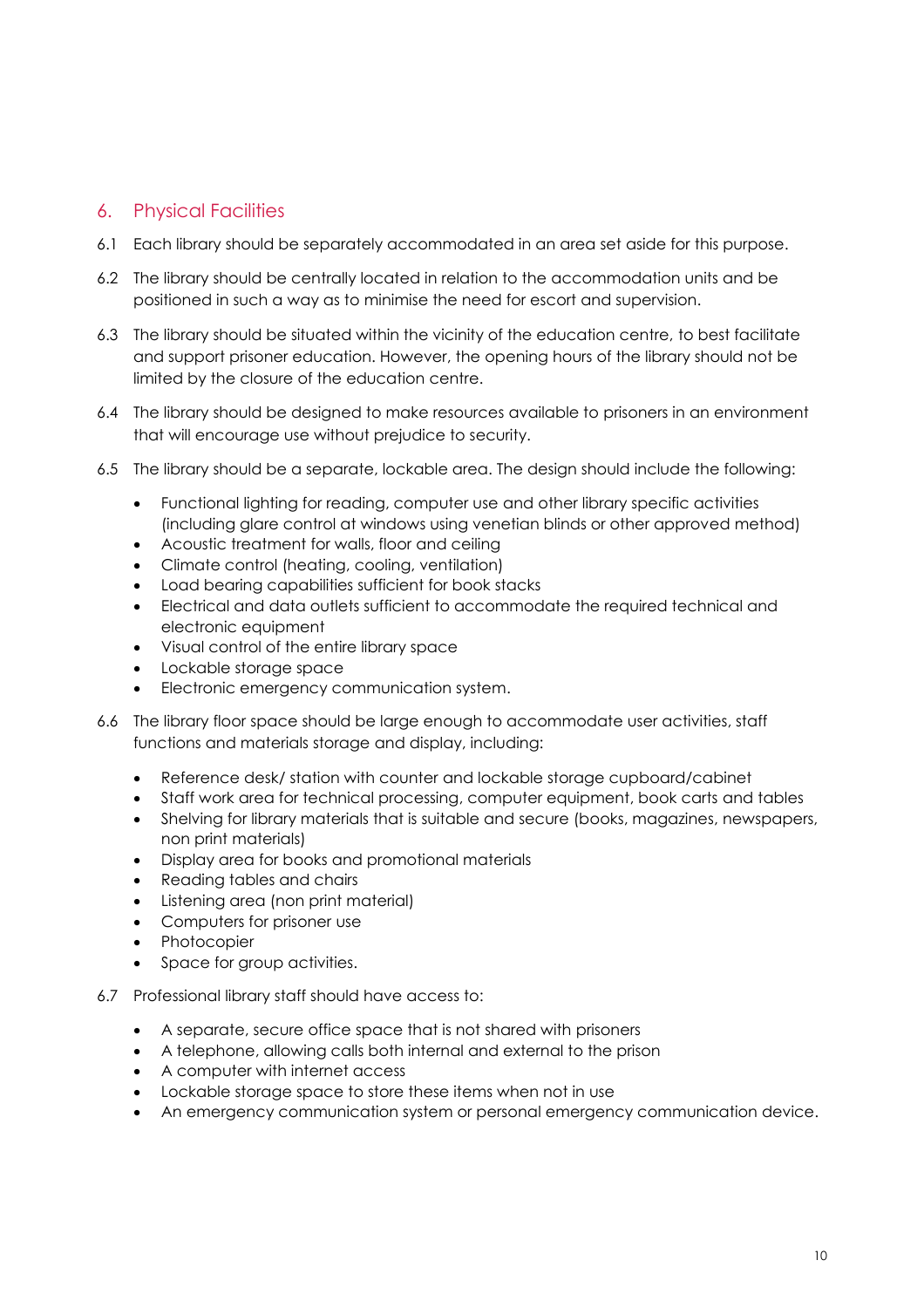6.8 Provision should also be made for satellite library collections in other areas of the prison. These need to be on suitable secure shelving.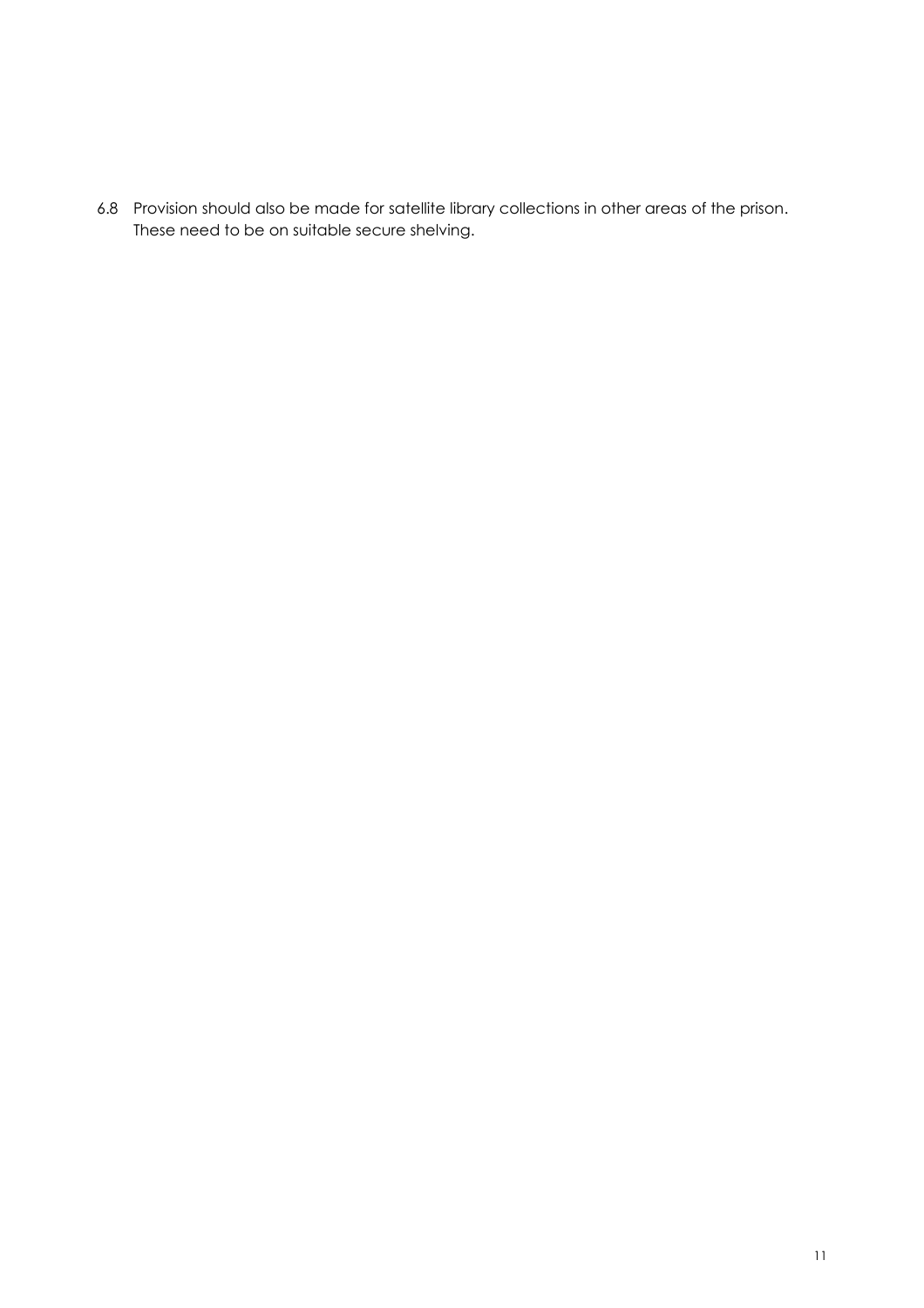# <span id="page-11-0"></span>7. Library Collection

- 7.1 The library collection should include materials in both print and non print formats to meet the informational, educational, cultural, recreational, legal and rehabilitative needs of the prison population. Included should be a wide variety of current print, large print and nonprint materials similar to those found in a public library/school library/TAFE library.
- 7.2 The number of materials that constitutes an adequate collection will vary according to the size and demographics (foreign languages, indigenous languages) of the prison population, the age range of the prison population, the custody level(s), whether a remand centre or detention centre, the number of satellite collections, the average length of prisoner incarceration, education programs available, the number of library visits per week and the extent of programs/activities offered in the library.

A general guideline is for a full-service library to have a *minimum* of the following materials (with multiple copies of those in heavy demand):

| <b>Books</b>      | 10 titles per prisoner (in the relevant language and<br>appropriate reading level) |
|-------------------|------------------------------------------------------------------------------------|
| Magazines         | 20 titles                                                                          |
| <b>Newspapers</b> | 2 daily English language titles; 1 title from each prisoner<br>language group      |
| Non print         | 2 titles per prisoner                                                              |

7.3 Materials should be selected according to a collection management policy that is based on the demographic composition of the prison population.

The policy should address:

- The ethnic/cultural composition, ages, reading levels, educational backgrounds and languages of the prison population
- Materials required for preparing prisoners for re-entry into the community including information on community resources and support groups, job and housing opportunities, education and job training options
- A process for prisoner recommendation of titles and a process for handling requests for removing titles from the collection
- Procedures for regular withdrawal of outdated and damaged materials from the collection
- A process for handling donations
- A process for providing interlibrary loans and document delivery to complement the library collection. This would be subject to the lending library requirements and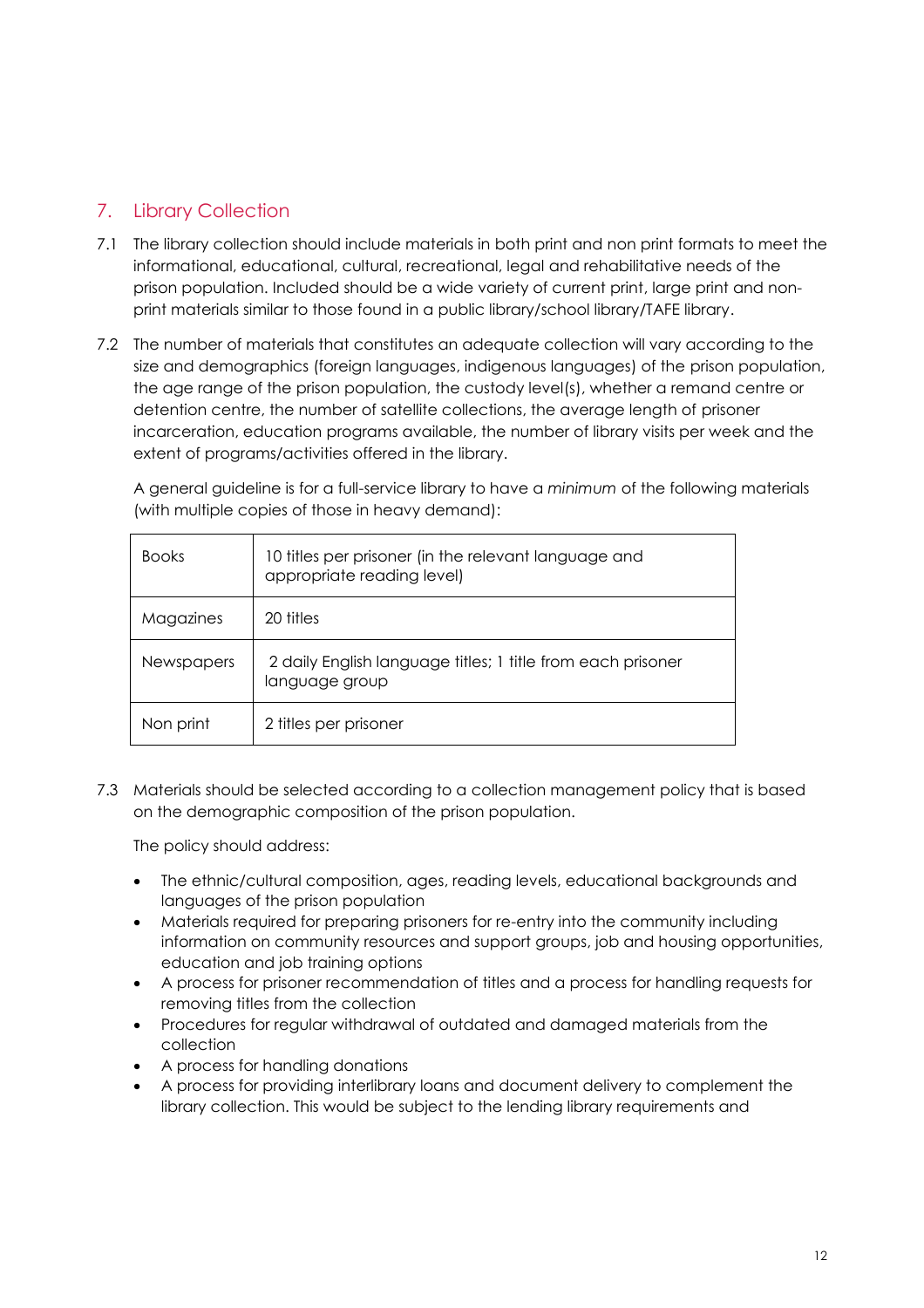conducted in accordance with the *Australian Interlibrary Resource Sharing (ILRS) Code* (ALIA 2013).

- A collection development relationship with National, State and Public libraries.
- 7.4 The library collection should be regularly updated with new purchased acquisitions and supplemented by donations. Acquisitions and donations should be selected by professional library staff and based on a selection criteria policy. Selection criteria should include:
	- Suitability of subject matter
	- Appeal to interests and needs of the prisoners
	- Artistic, social, scientific or cultural significance
	- Factual accuracy
	- Suitability of format
	- Relevance to existing library holdings
	- Cost.
- 7.5 In general, no restrictions should apply to the selection of stock other than those accepted by public libraries, or restrictions dictated by the demands of maintaining good order and security in the facility. In accordance with the *ALIA Statement on Free Access to Information* (ALIA 2007), censorship of other kinds should not be exercised.
- 7.6 The library collection should include a range of materials (in English and other languages depending on the languages of the prison population), for example:
	- General reference titles such as print dictionaries and encyclopaedias (as access to the internet is restricted)
	- Fiction, including a broad range of genres: romance, mystery, crime, science fiction, fantasy, horror, poetry
	- Non-fiction including a broad range of topics such as self-help, life skills, personal relationships, parenting, business skills, indigenous topics, history, biography, autobiography, art, music, film, hobbies, car maintenance, sport, car racing, photography and health and wellbeing.
	- Movies and sport DVDs
	- Comics and graphic novels (for beginning readers and advanced enthusiasts)
	- Puzzles and games (crosswords, Sudoku)
	- Textbooks and self-study materials (to support distance education and life-long learning)
	- Literacy development materials such as English language readers (Cambridge, Macmillan) and English as a second language material
	- Prison site specific subjects (agriculture, gardening, machine, engineering mechanics)
	- Community information (brochures, directories, handbooks for pre-release planning)
	- Legal reference material.
- 7.7 Resources in the library collection should be classified and catalogued in accordance with international standards. Appropriate identifiers should be implemented for library resources (e.g. call numbers).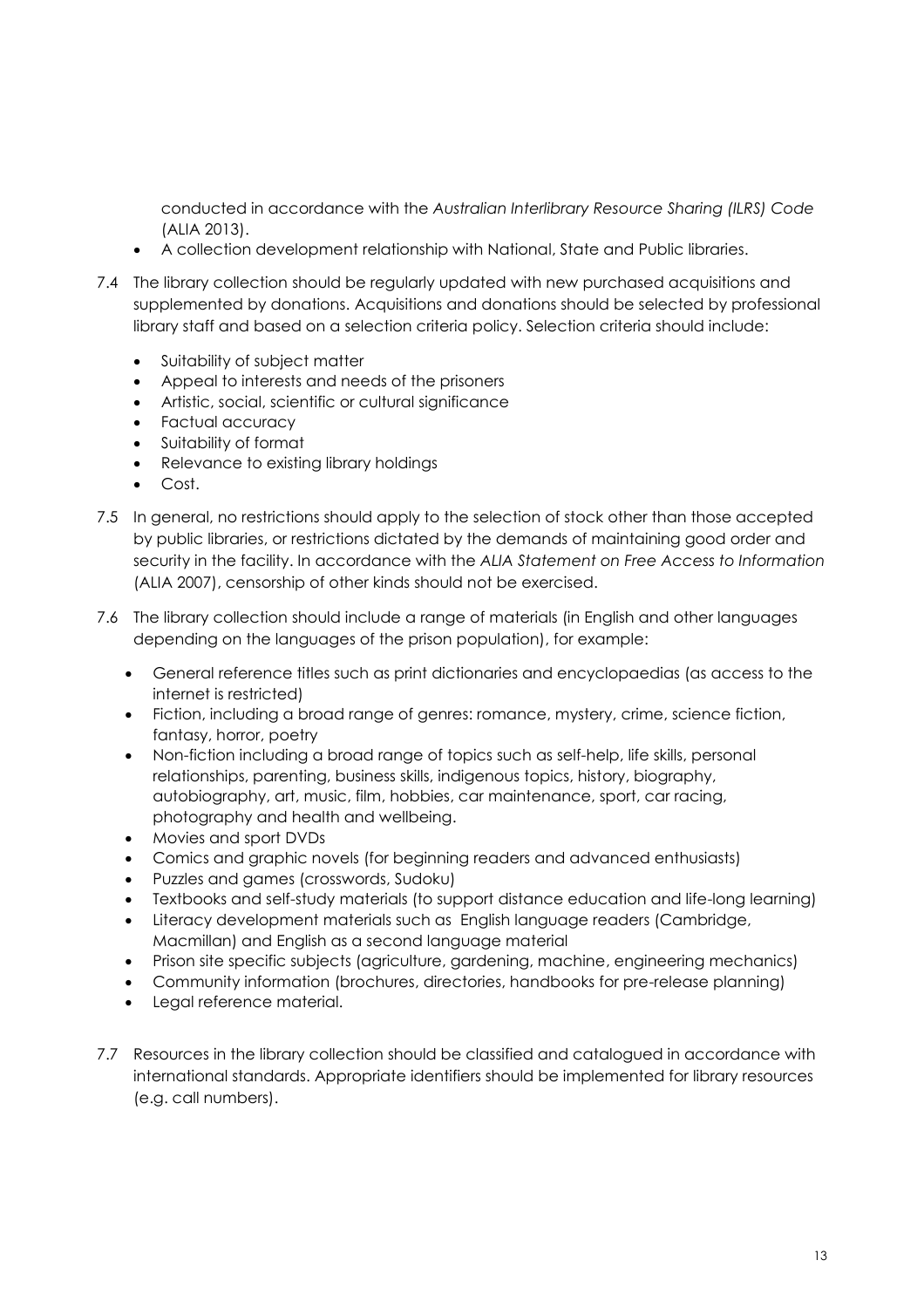#### Legal materials

- 7.8 The library collection should include up-to-date legal resources, such as legislation, legal reference books and legal self-help guides. For reasons of security and safety, access to some legal materials may need to be mediated (e.g. case law).
- 7.9 Library staff should check whether a prescribed list of prison library legal resources is available in their local jurisdiction. These resources should be included in the collection.
- 7.10 Library staff are encouraged to collaborate on collection development with local legal aid agencies, state libraries, university law libraries and the Australian Law Library Association.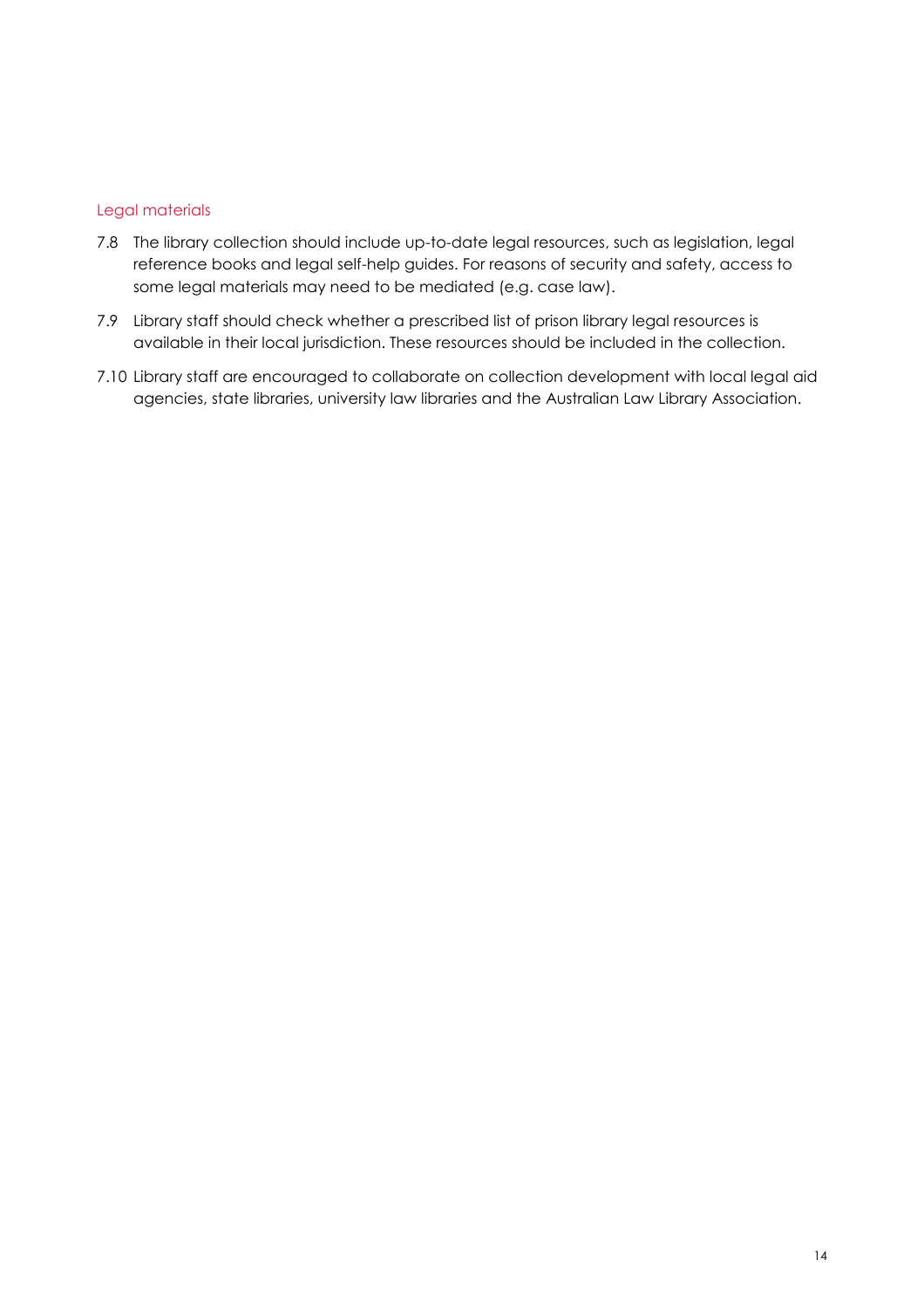# <span id="page-14-0"></span>8. Prisoner Services

- 8.1 All prisoners are to be given equal access to the library facilities and services. This includes prisoners in different classifications and on different management regimes (for example, segregation, special management area placement, protection limited association and protection non-association). The library facilities and services will be provided to the prisoners through a combination of the following (as appropriate):
	- Making provision within the structured day for prisoners to access the library this is the preferred model
	- Providing library resources and services to prisoners via a trolley delivery service this is not to be used as the only method for providing library resources within the prison
	- Providing a small satellite collection within the prisoner's accommodation or recreation area, with the resources in these small collections being regularly replaced (at least monthly). This option is best used when there is insufficient space for a full size library or because the prisoners are not able to visit the main library (e.g. for security reasons).
- 8.2 Prison library services should be free in accordance with the *Statement on Free Access to Information (*ALIA 2007*)*. Under this statement, library and information services have a responsibility to ensure "information needs are met independently of location and an ability to pay". Charges may be levied for printing and photocopying on a cost basis.
- 8.3 Prisoners with unrestricted movement within the facility should be able to visit the library every week for periods sufficiently long to:
	- Select and check out materials
	- Ask reference questions
	- Order interlibrary loan items
	- Read materials that do not circulate
	- Use computers
	- Participate in cultural activities organized by the library.
- 8.4 At all times during prisoner use, the library should be staffed by a person (professional or non-professional staff) trained in library procedures (see Section 5).
- 8.5 The prison library should comply with existing accessibility laws and codes that prescribe how library users with physical or cognitive disabilities are served. Such requirements may relate to:
	- The physical access to the library building/space
	- Access to library materials and information in alternative
	- Non-print format
	- Adaptive equipment
	- Special outreach services and accommodations.

For specific recommendations, please refer to, *Access to libraries for persons with disabilities – Checklist* (Irvall & Nielsen, 2005).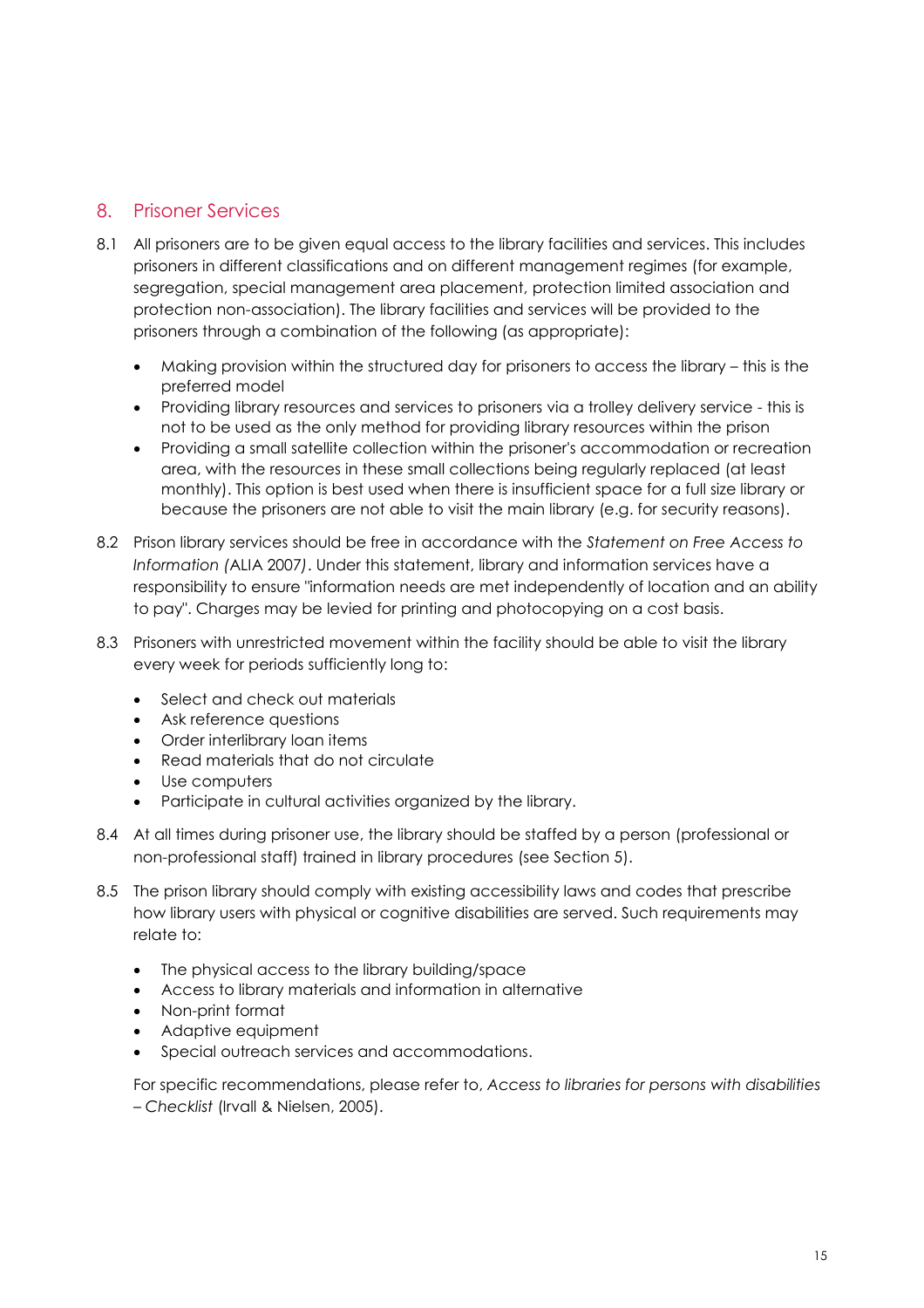#### Services and Programs

- 8.6 The extent and level of library services to the prisoners should be based on a demographic profile of the prison population and the library long-range plan (see Section 2.4). User services should include, but not be limited to:
	- reference and information service through in-house materials and, where feasible, Internet resources – to meet patrons' needs for research and information
	- readers advisory service to recommend to patrons items of interest at appropriate reading levels
	- regular library orientation and instruction in the use of the library and computers
	- provision of special materials for patrons with disabilities (e.g. materials from the national library for the blind, disability support groups, etc.).
- 8.7 The library should organize and support a variety of activities and programs that promote reading, literacy, and cultural pursuits. Such programs provide the opportunity for creative use of time and improved quality of life. They also foster social skills and enhanced selfesteem. Prison authorities should be aware that prisoners who are engaged in productive pursuits are less likely to cause problems and disturbances. Examples of interesting and relevant library programs are:
	- Author readings
	- Book clubs and discussions
	- Literary and "fact" contests that use library resources
	- Creative writing workshops
	- Music programs
	- Art workshops and displays
	- Literacy tutoring
	- Spelling contests
	- Holiday and cultural celebrations
	- Job fairs.

Not all of these activities may be appropriate for all types of prisons. Library sponsored events should be compatible with the overall mission of the prison and should be approved by the administration.

- 8.8 Where prisoners are allowed to leave the facility for work or study, arrangements should be made for them to use the local National, State, Public, or Academic libraries (including Vocational Education and Training (VET) libraries).
- 8.9 Assistance in legal reference work should be available from professional library staff with legal research experience (if necessary, by contract or via the State Library).
- 8.10 Prison libraries should make their stock available for loan to prisoners as in public libraries. For items not held, a request service should operate. This may include use of the interlibrary loan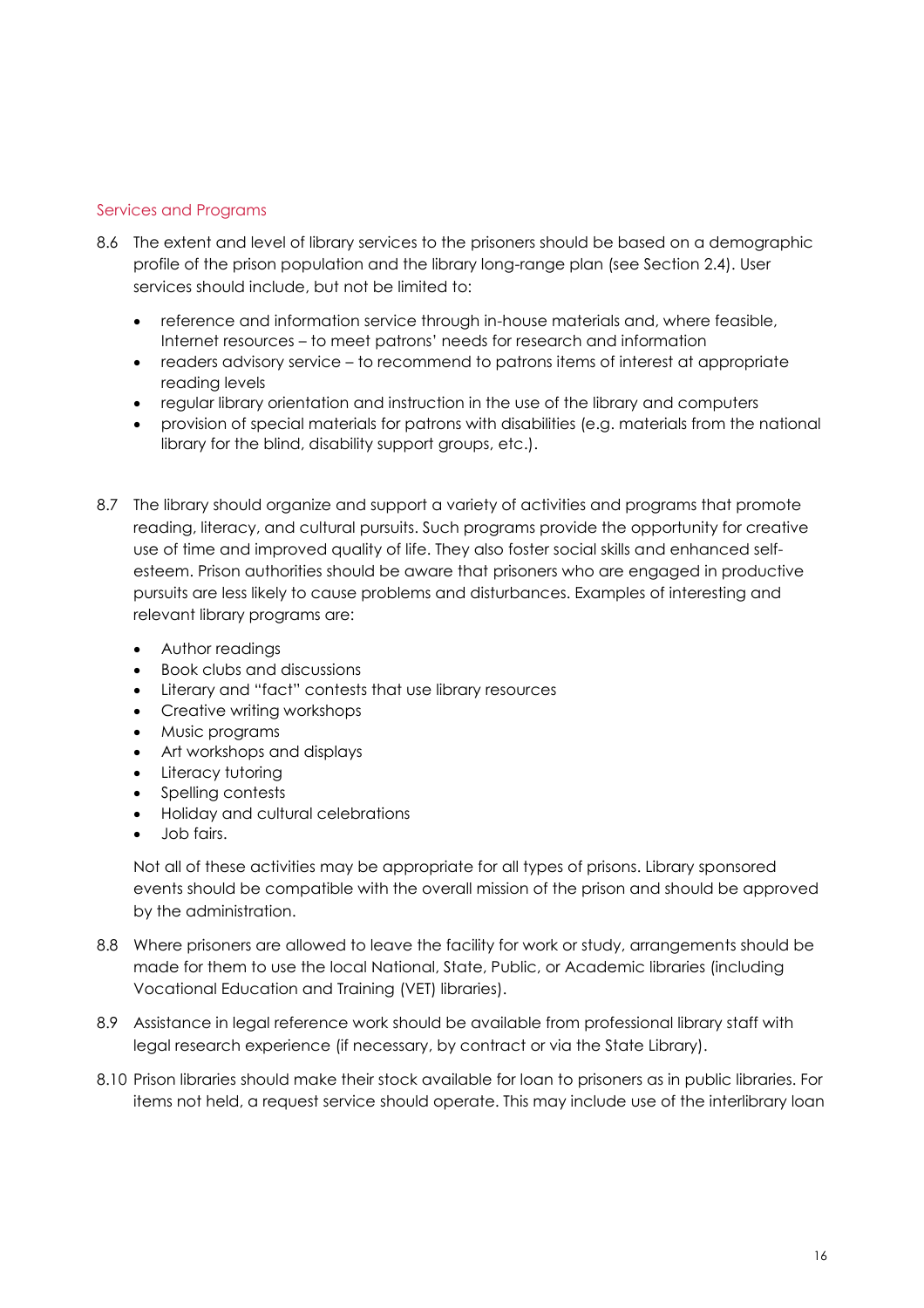system, access to other library collections through participation in regional and state systems, networks, or other cooperative relationships. Any losses of items acquired by interlibrary loan will be paid for by the prisoner to whom the item was provided (See Section 7.3).

8.11 Custodial staff should be encouraged to make use of the prison library resources.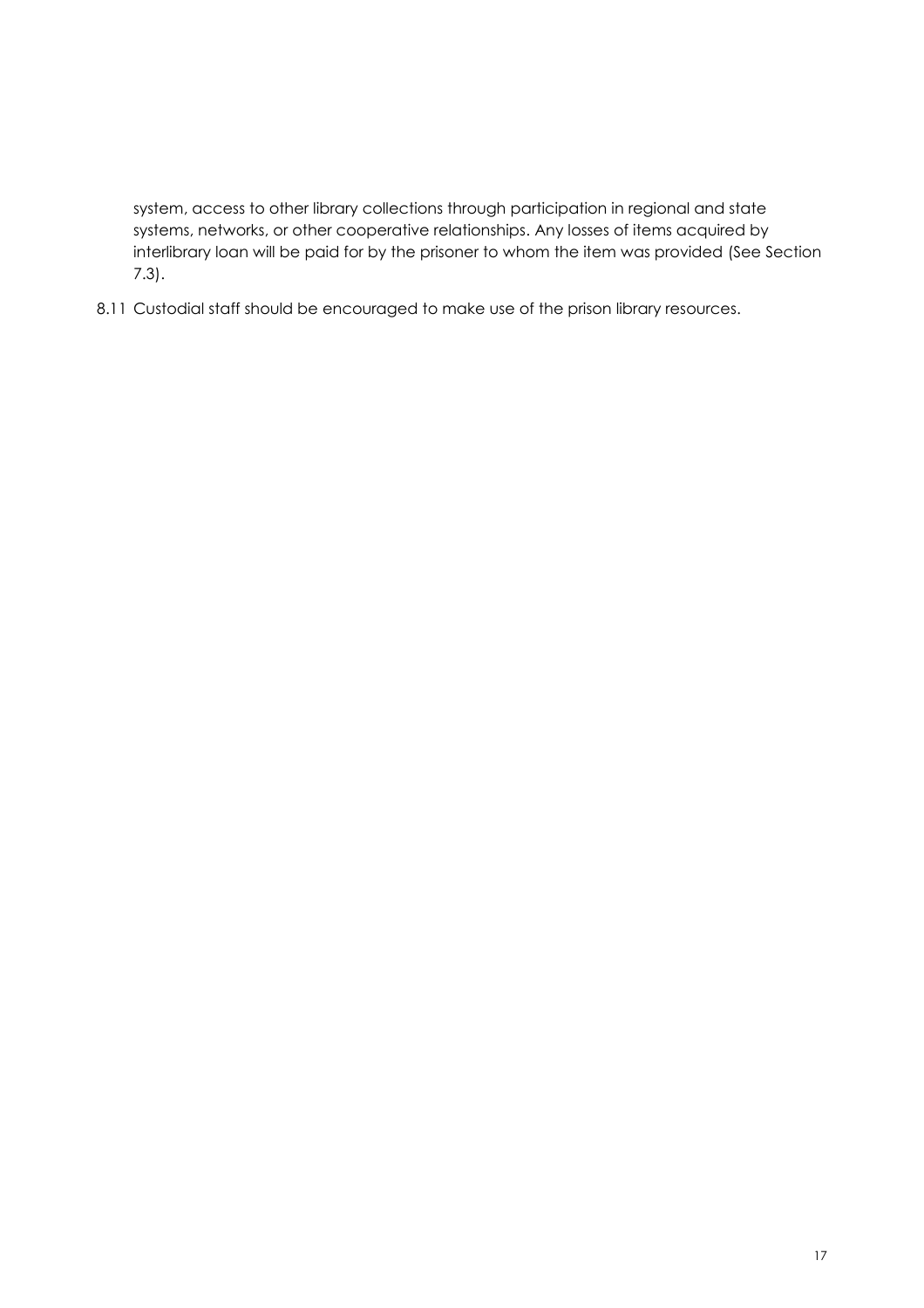## <span id="page-17-0"></span>9. Digital Services

- 9.1 An ICT committee should be set up, comprising Librarian, Security, and Education staff, particularly where new prisons/buildings are being erected. The presence of a Professional Librarian on such a committee would ensure current and ongoing Library requirements are met, and new technologies evaluated from an information perspective, as they arise.
- 9.2 Professional library staff should have access to the Internet and to email, in order to answer information requests, search web based library catalogues, communicate with professional colleagues and vendors, take distance learning classes, and participate in interlibrary loans.
- 9.3 The prison library should make use of current information technology to the fullest extent possible without compromising prison security.
- 9.4 The library should implement an automated circulation and catalogue system which uses a bibliographic database in an international standardized format.
- 9.5 State wide prison libraries should use or consider moving to a standard automated circulation and catalogue system so prisoners find consistency across all libraries.
- 9.6 Prisoner access should be provided to an online catalogue to allow remote access and communication with the Library. The online catalogue should provide federated search of the library catalogue and available electronic resources.
- 9.7 A library website should be made available on the internet and/or local intranet to provide general information about the library services and link to the online catalogue. The website should meet international standards for accessible web design and disability access (e.g. W3C 2015).
- 9.8 Where prison network security permits, prisoners should be given supervised Internet access for education and treatment purposes, as well as pre-release planning. The Library should have computers for such prisoner access. The Librarian should be consulted in the setting up of approved sites to facilitate security.
- 9.9 Where no other digital access is possible, access for patrons to freestanding computers with multimedia software should be provided for informational, educational, and recreational pursuits.
- 9.10 Online and multimedia resources should be provided for prisoners with disabilities or other special needs.
- 9.11 Useful online resources should be made available for prisoners whose languages and culture are other than English.
- 9.12 Prisoners should have supervised and/or mediated access to digital legal resources, including legal databases.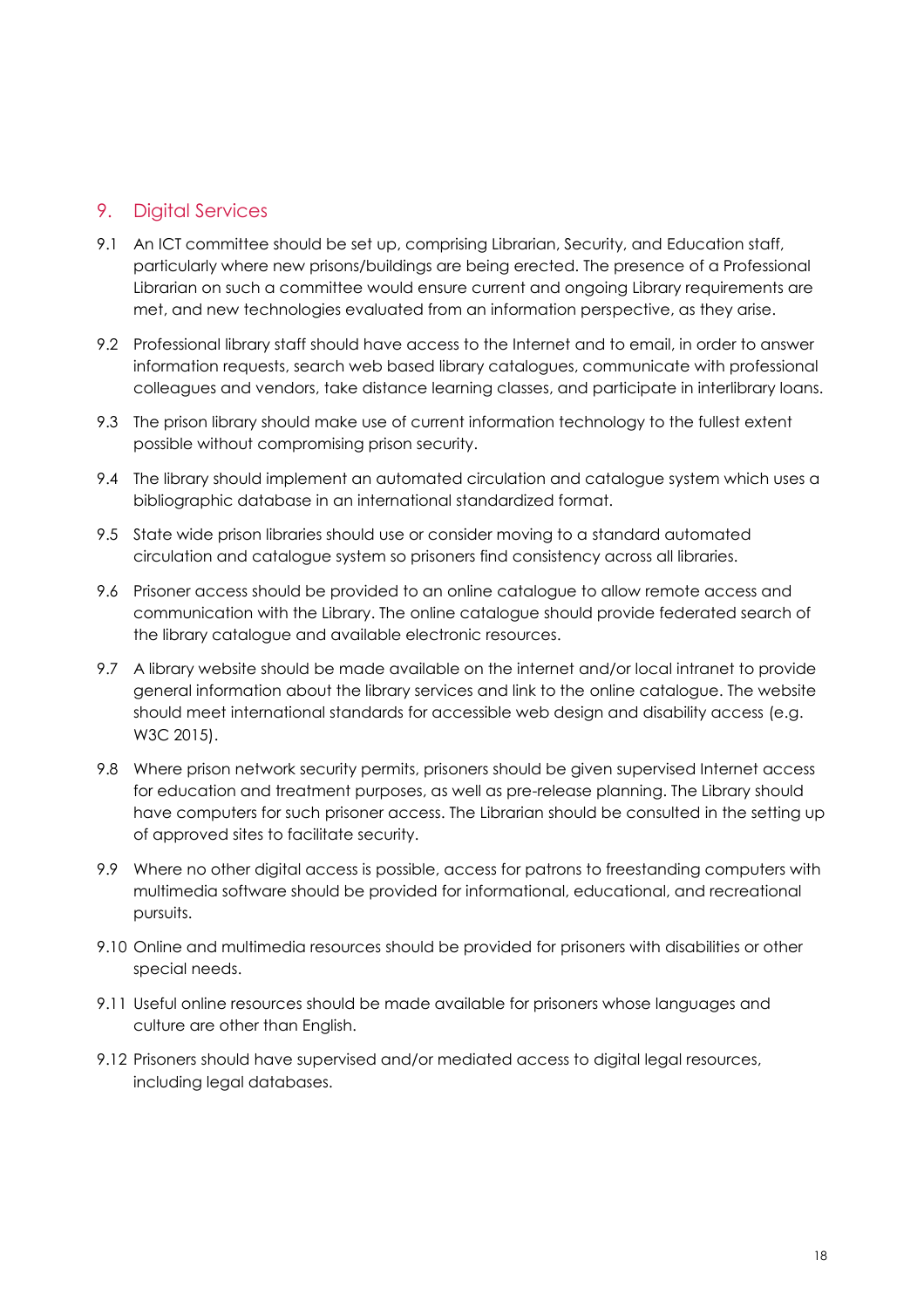## <span id="page-18-0"></span>10. Performance Assessment

- 10.1 A prison library advisory committee should be organised and meet on a regular basis. The committee should include representation from a range of prison departments and prisoner groups. It can also be useful to include representatives from other library services in the local area.
- 10.2 An annual evaluation of library services should be conducted with reference to the stated performance goals, policies and objectives of the prison library service. This evaluation should be made by the library services manager or another professional librarian of equivalent standing.
- 10.3 A comprehensive needs evaluation of the prison population should be conducted and regularly reviewed.
- 10.4 Regular user satisfaction surveys are recommended.
- 10.5 Library statistics should be collected and reported on a regular basis with reference to relevant national or international standards (e.g. the Australian Public Library Statistics collected by National and State Libraries Australasia).

Both quantitative and qualitative measures can assist in monitoring the effectiveness and demonstrating the value of library services. Statistics should be reliable and measurable, recording information about the collection, expenditure, staffing, services and usage. Example statistics include:

- Number of loans (total and per capita)
- Number of library materials (total and per capita)
- Number of visits
- Median user satisfaction rating
- Number and value of donations received
- Estimated number of hours prisoners were occupied (i.e. average number of loans per prisoner multiplied by the average time taken to read a book).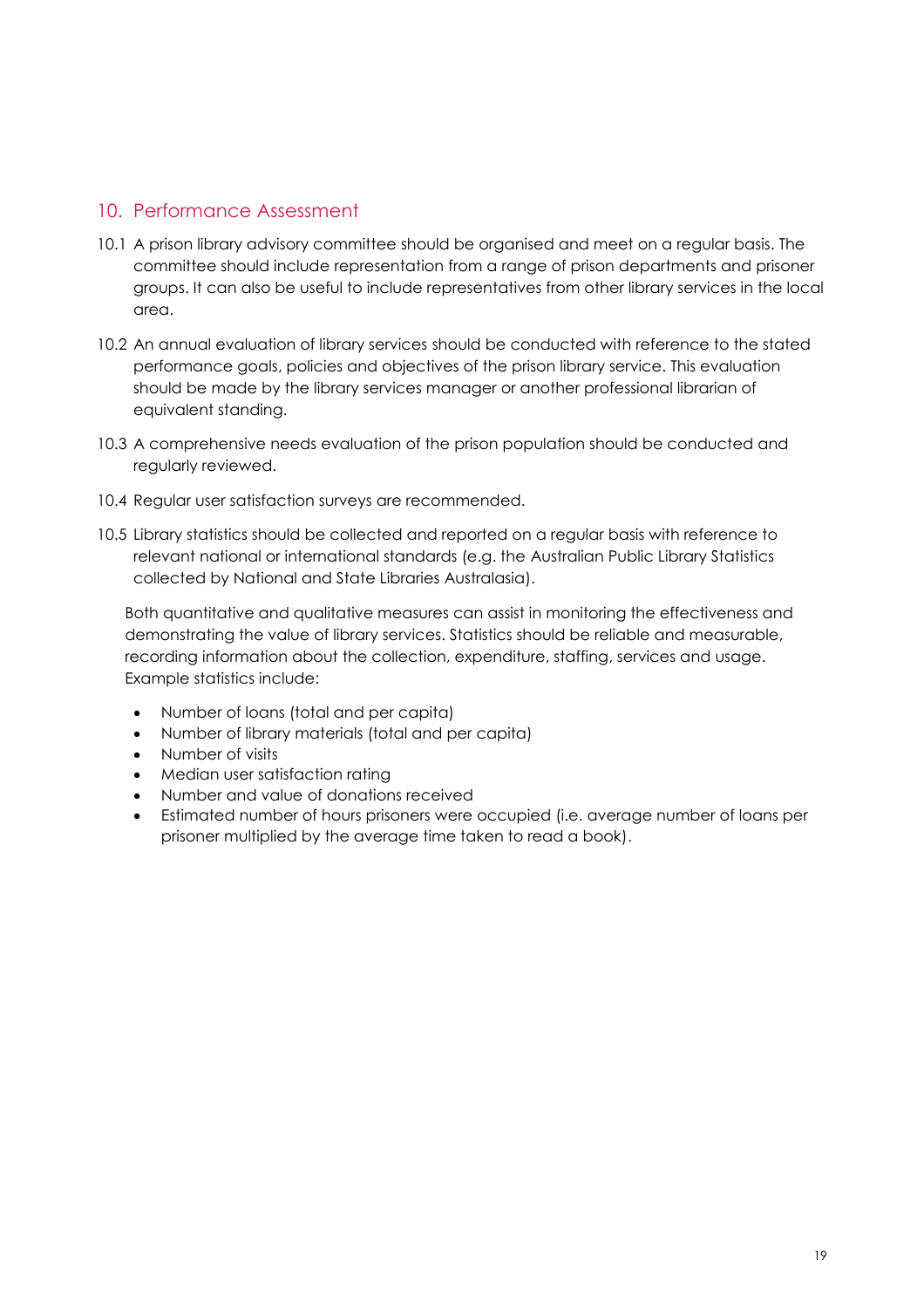# <span id="page-19-0"></span>Appendix I: Facility Assets Data Sheet

# Adapted from the *Corrective Services NSW Enterprise Assets Room Data Sheet*

#### Planning

| Description                | Prisoner library                                  |
|----------------------------|---------------------------------------------------|
| Area                       | 70 <sup>m²</sup>                                  |
| <b>Relationships</b>       | Access from hallway circulation                   |
| Habitable Space            | Habitable space                                   |
| Acoustics                  | High activity – acoustic treatment to be provided |
| Supervision and<br>privacy | Supervised by Officer Post                        |

#### Fabric

| Area    | Security rating   | Material                                   |
|---------|-------------------|--------------------------------------------|
| Wall    | SW3A              | Masonry                                    |
| Floor   | SF <sub>1</sub> A | Concrete                                   |
| Ceiling | SC <sub>2</sub> B | Secure lightweight, with mesh or ply above |

## Finishes

| Area     | Material |
|----------|----------|
| Wall     | Paint    |
| Floor    | Carpet   |
| Ceiling  | Paint    |
| Skirting | Vinyl    |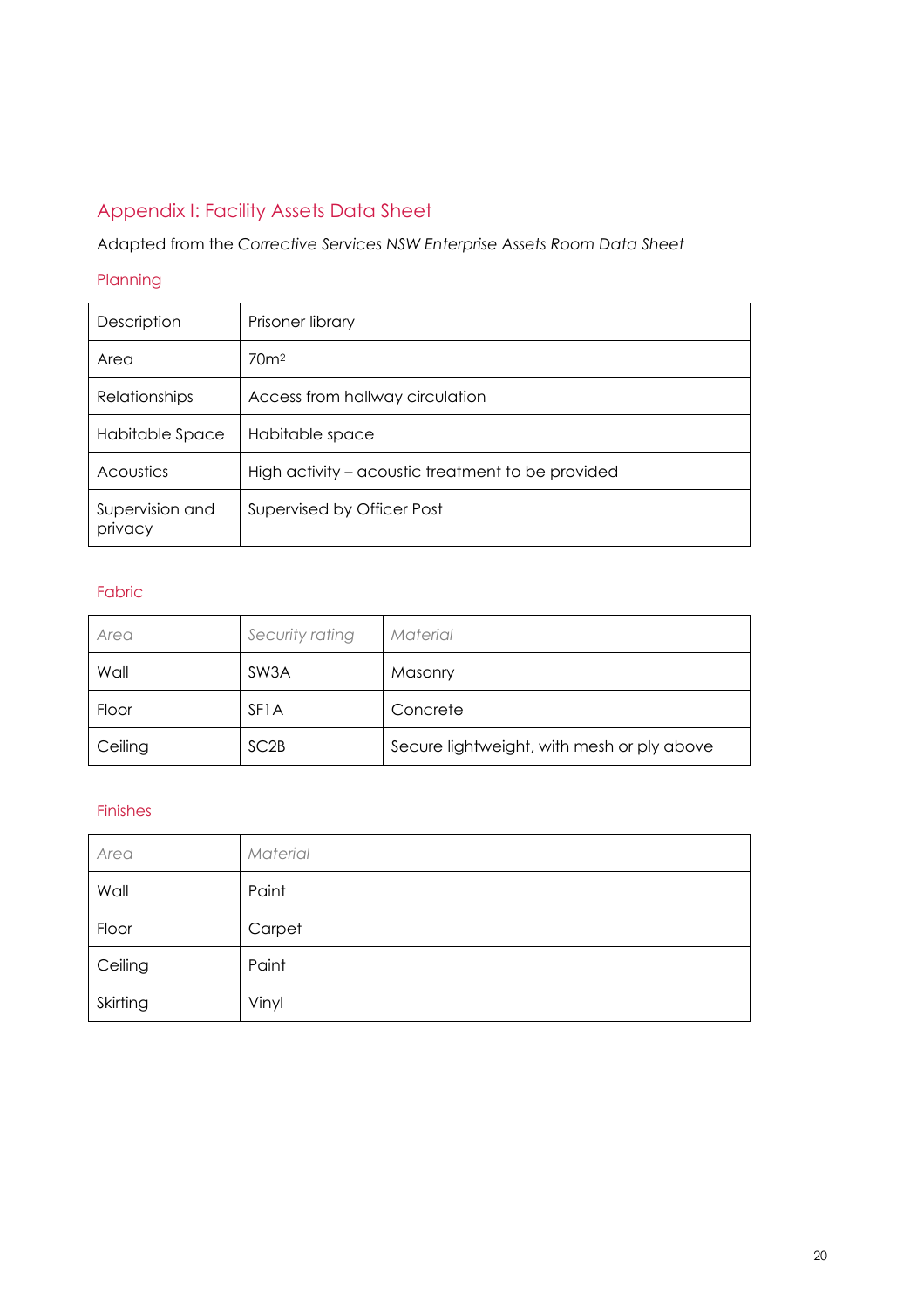## Openings

| Area                  | Security rating | <b>Notes</b>                                                   |
|-----------------------|-----------------|----------------------------------------------------------------|
| Door Set              | D4C             | Solid core door with vision panel double leaf<br>door required |
| Direction of<br>Swing |                 | Outwards                                                       |
| Hardware              | L3A             | Commercial lock; hold open device                              |
| Hinges                |                 | Heavy duty                                                     |
| Keying                |                 |                                                                |
| Signage               |                 | Library                                                        |
| Windows               |                 | Aluminium frame with 6.3mm laminated glass                     |
| Operation             |                 | Openable to walkway; fixed on external<br>perimeter walls      |
| Protection            |                 | Security screen to windows on external<br>perimeter            |

## Electrical and Mechanical Services

| Service         | Specifications                         |
|-----------------|----------------------------------------|
| Power           | Normal 240v (double) x 6 - general use |
| Lighting        | 200 lux general                        |
| Ventilation     | A/C                                    |
| Heating         | A/C                                    |
| Cooling         | A/C                                    |
| Fire protection | Early smoke detection                  |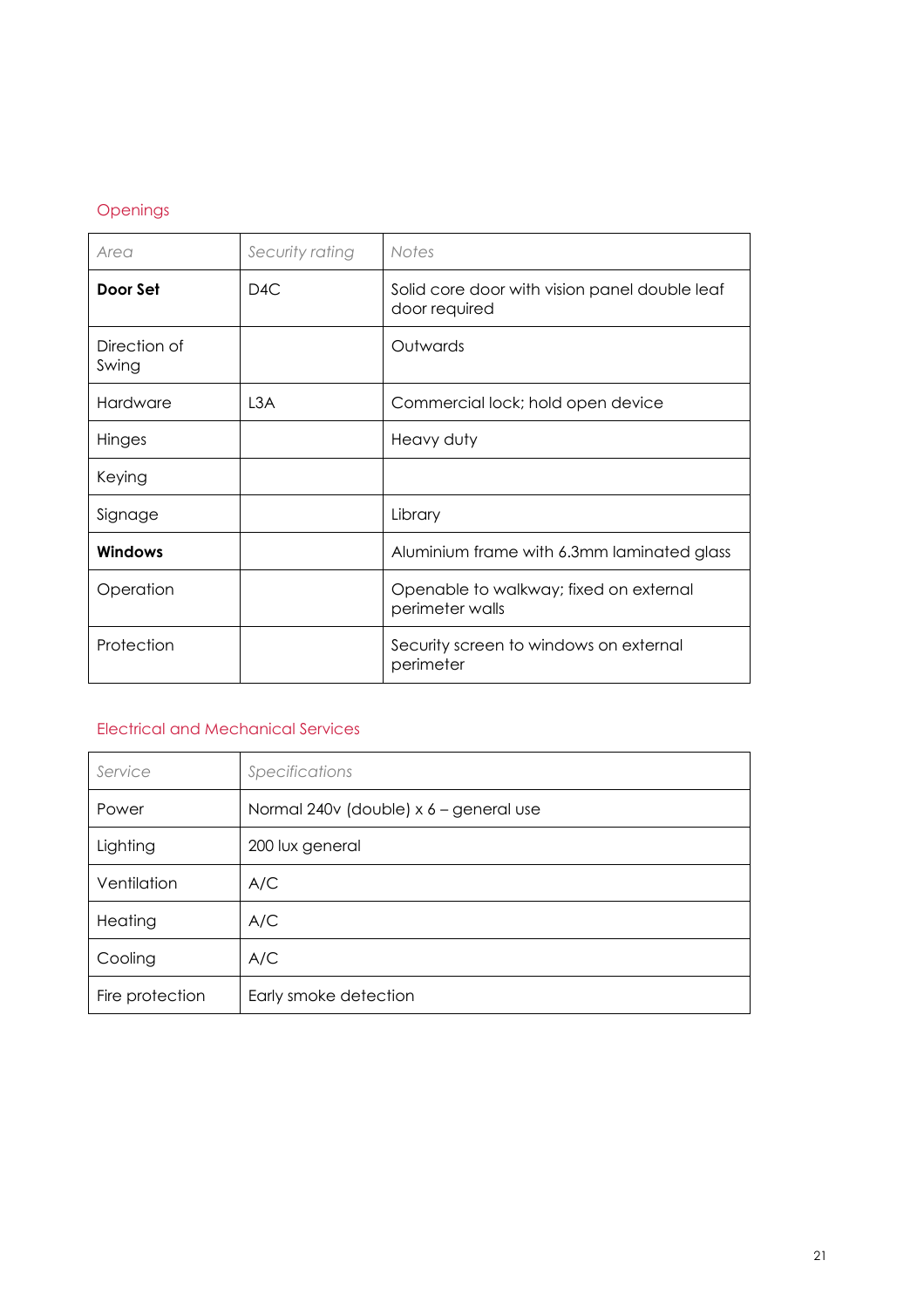# Security and Communications

| Service      | Specifications                      |
|--------------|-------------------------------------|
| Data         | Triple outlets x 3 for prisoner use |
| PA, Intercom | Yes                                 |

# Furniture (Suggested)

| Item                                   | Specifications     |
|----------------------------------------|--------------------|
| Waste paper basket                     |                    |
| Study carrels                          |                    |
| Library trolley                        |                    |
| Mobile poster rack                     |                    |
| Library shelving - low                 | 900 x 300 x 1000h  |
| Library shelving - high                | 900 x 300 x 1500h  |
| Magazine rack                          | 1800 x 600 x 1200h |
| Table                                  | 1800 x 750 x 710h  |
| Polypropylene vinyl upholstered chairs |                    |
| Computer terminal                      | Prisoner use       |
| Photocopier                            |                    |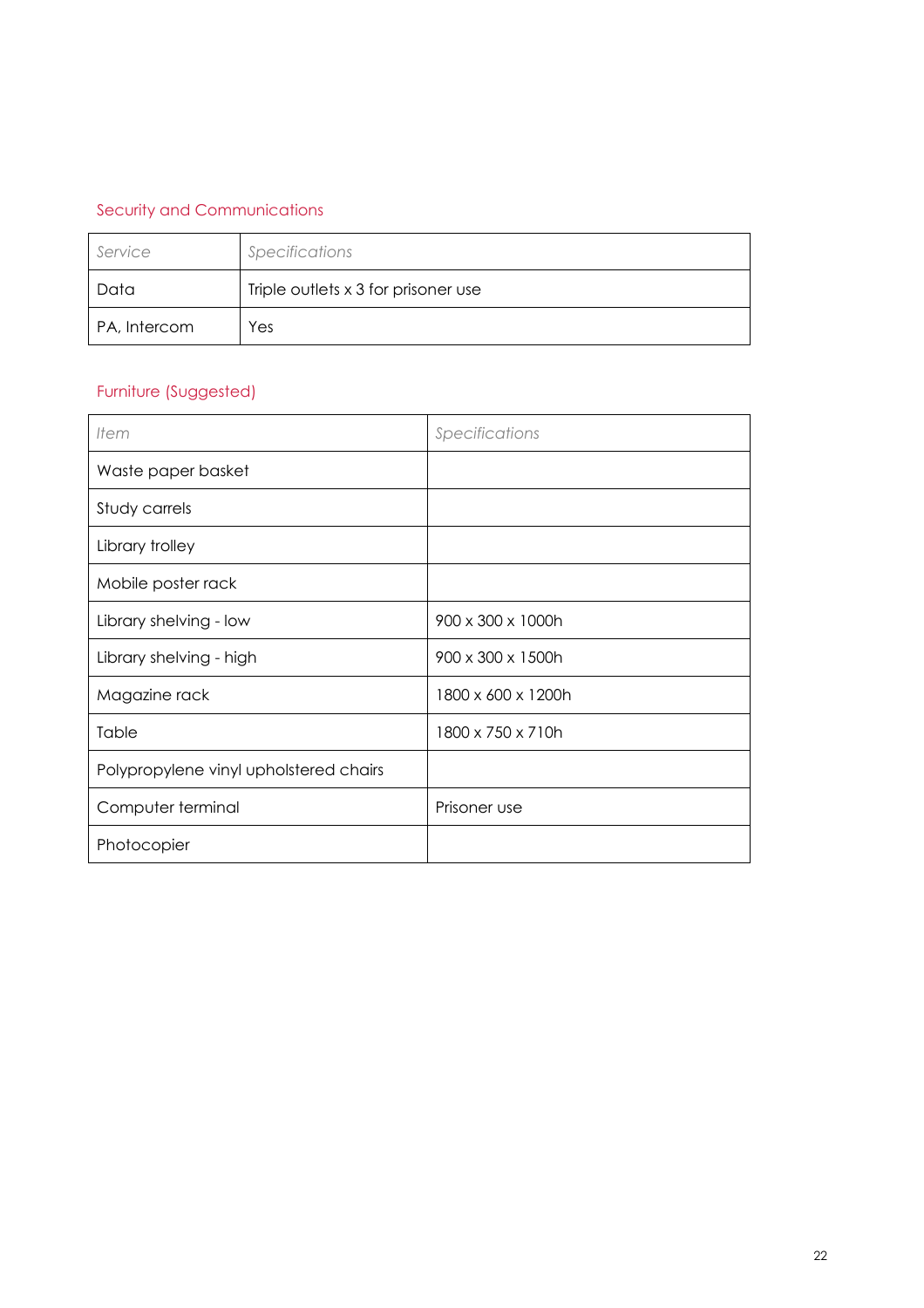# <span id="page-22-0"></span>Glossary

| custodial staff           | Staff members of a prison or similar organisation, such as prison officers.                                                                                                                                                                                                                                                               |
|---------------------------|-------------------------------------------------------------------------------------------------------------------------------------------------------------------------------------------------------------------------------------------------------------------------------------------------------------------------------------------|
| detainee                  | See 'prisoner'.                                                                                                                                                                                                                                                                                                                           |
| ICT                       | Information and Communications Technology.                                                                                                                                                                                                                                                                                                |
| inmate                    | See 'prisoner'.                                                                                                                                                                                                                                                                                                                           |
| jurisdiction              | The area over which legal authority extends.                                                                                                                                                                                                                                                                                              |
| library staff             | Library staff members may include professional staff (e.g. librarians), prisoner<br>library assistants, other prison staff members or other volunteers working in a<br>library.                                                                                                                                                           |
| materials                 | The library collection can include a range of different materials, including<br>physical and electronic resources, print and non-print items.                                                                                                                                                                                             |
| non print                 | Library resources other than printed materials. For example, this includes video<br>or audio resources and ebooks.                                                                                                                                                                                                                        |
| non-professional<br>staff | Prisoners who work in the prison library, for example as prisoner library<br>assistants.                                                                                                                                                                                                                                                  |
| prison                    | For the purpose of this document, prisons may include jails, remand centres,<br>detention centres (including periodic detention centres, youth detention<br>centres and immigration detention centres), correctional centres, forensic<br>hospitals or like organisations. Prisons may be private entities or government<br>institutions. |
| prison authority          | The local or national government department or private entity that oversees<br>prison administration.                                                                                                                                                                                                                                     |
| prisoner                  | Person held at a prison, remand centre, detention centre or other similar<br>facility. Note that some entities use other terms, for example detainee or<br>inmate.                                                                                                                                                                        |
| professional<br>staff     | For the purposes of this document, a professional staff member is a trained<br>librarian working in a prison library. It does not cover prisoners who work in the<br>library (See 'non-professional staff').                                                                                                                              |
| satellite<br>collection   | A stand-alone collection of library materials. A satellite collection is smaller<br>than the main library and usually located in a restricted area such as an<br>accommodation unit.                                                                                                                                                      |
| segregation               | Physical separation of prisoners for example for security reasons.                                                                                                                                                                                                                                                                        |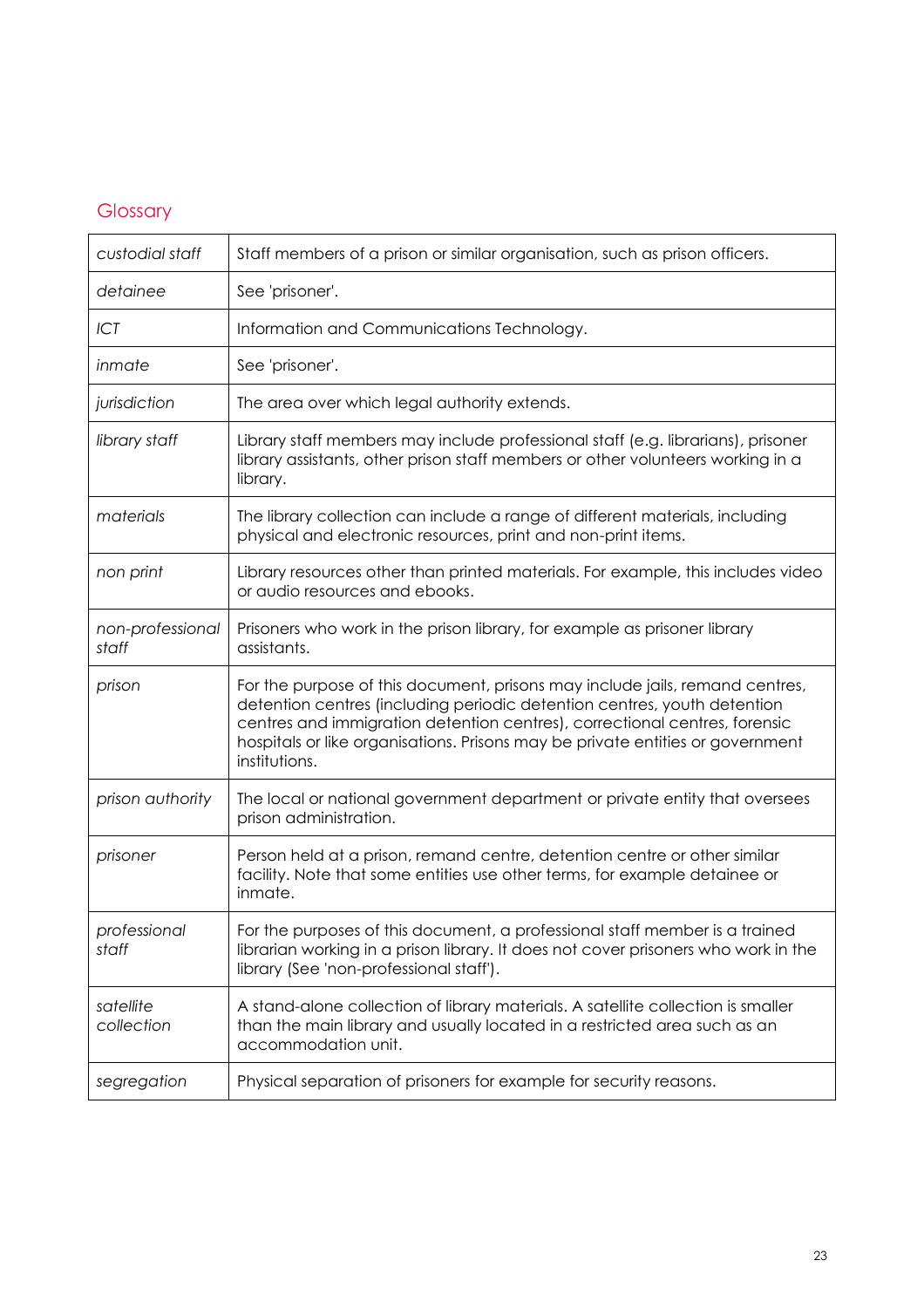| TAFE | Australian provider of vocational education and training.                      |
|------|--------------------------------------------------------------------------------|
| user | Any patron of the prison library. This can include prisoners and prison staff. |